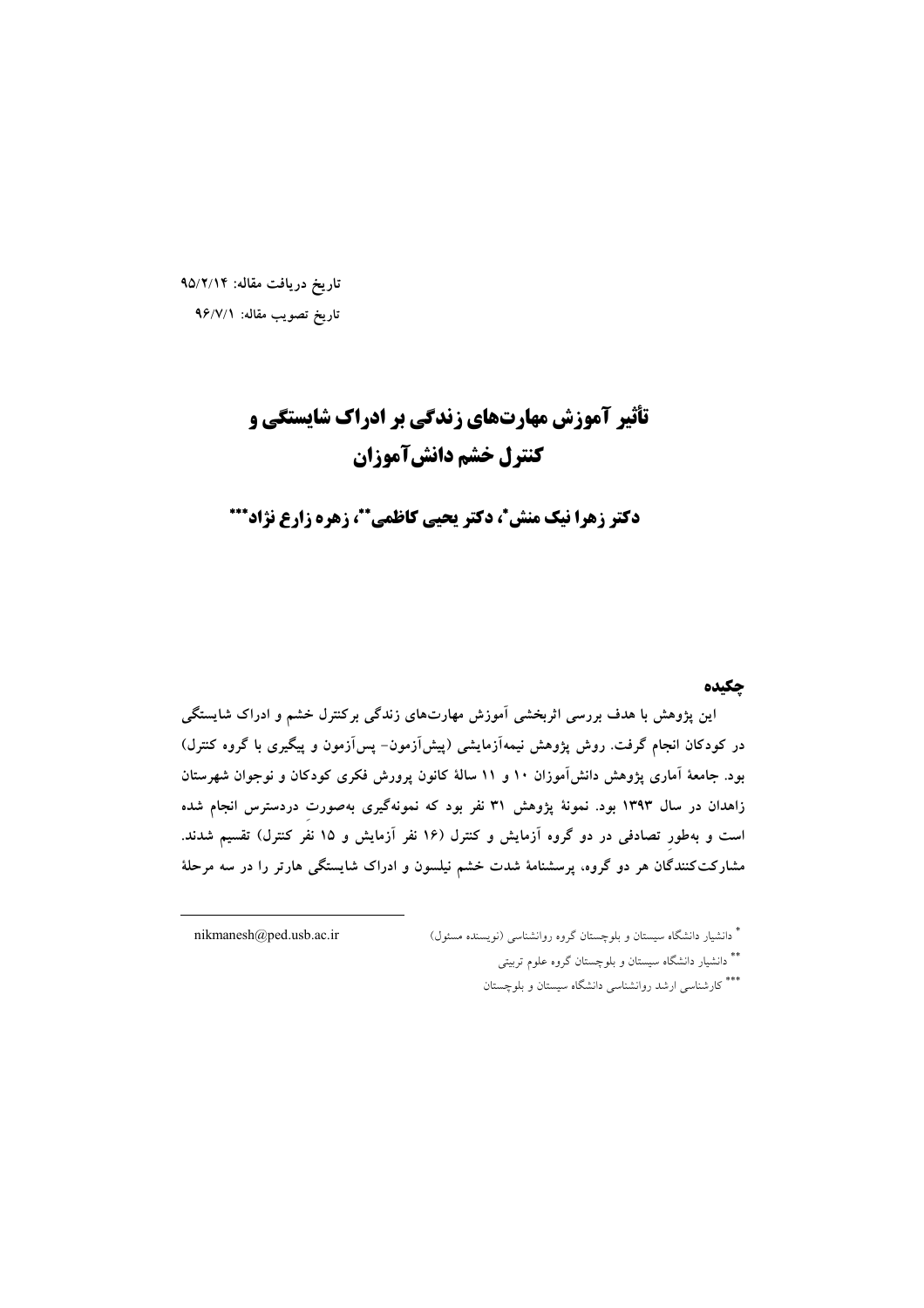پیشآزمون، پسآزمون و پیگیری تکمیل کردند. گروه آزمایش، هفتهای ۳ بار تحت آموزش مهارتهای زندگی قرار گرفت. روش تجزیهوتحلیل دادهها تحلیل واریانس مختلط دو راهه و تحلیل کوواریانس بود. نتایج نشان داد که آموزش مهارتهای زندگی باعث کاهش معنادار خشم و افزایش سطح ادراک شایستگی در پس آزمون و پیگیری گروه آزمایش در مقایسه با گروه کنترل شده است (p<۰/۰۰۱). براساس نتایج پژوهش، آموزش مهارتهای زندگی روش مؤثری برای کاهش خشم و افزایش ادراک شاپستگی اجتماعی در کودکان است

**واژههای کلیدی**: ادراک شایستگی، کنترل خشم، کودکان، مهارتهای زندگی.

#### مقدمه

در اواخر کودکی و اوایل نوجوانی یکسری تغییرات مهم بهطور همزمان در درون و بیرون فرد رخ میدهند و براثر تغییرات شدید، شیوههای تفکر آگاهانه و عمل موقتاً مختل میشود؛ درنتیجه افراد نسبتبه زمانهای دیگر ازلحاظ روانشناختی آسیبپذیرتر میشوند (ابوئی مهریزی، طهماسیان و خوش کنش، ۱۳۸۹). روانشناسان در بررسی اختلالات رفتاری به این نتیجه رسیدهاند که بسیاری از اختلالات و آسیبها در ناتوانی افراد در تحلیل صحیح مسائل شخصی، عدماحساس کنترل و کفایت درجهت رویارویی با موقعیتهای دشوار و عدمآمادگی برای حل مشکلات و مسائل زندگی بهشیوهٔ مناسب ریشه دارد (حقیقی، موسوی، مهرابیزاده هنرمند و بشیلده، ۱۳۸۵).

درک شایسته و کارآمد بودن، سازگاری و پایداری نوجوان را دربرابـر سـختی۵هـا افــزایش میدهد. ادراک شایستگی پیشبینی کنندهٔ خوبی برای موفقیت تحصیلی در دانــش آمــوزان اســت (محققــی، اســکندری، دلاور و برجعلــی، ۱۳۹۰). «ادراک شایــستگی» نمایــانگر ادراک فــرد از تواناییهای خود در برخورد با حیطـههـای مختلـف در زنــدگی اســت و در مقــولاتی هماننــد مقولههای هیجانی، جسمانی، شناختی و اجتماعی مورد بررسی قرار میگیــرد. «ادراک هیجــانی» اشاره به توانمندی فرد در خواندن نشانههای هیجانی و تشخیص حالات هیجانی و موقعیتهـایی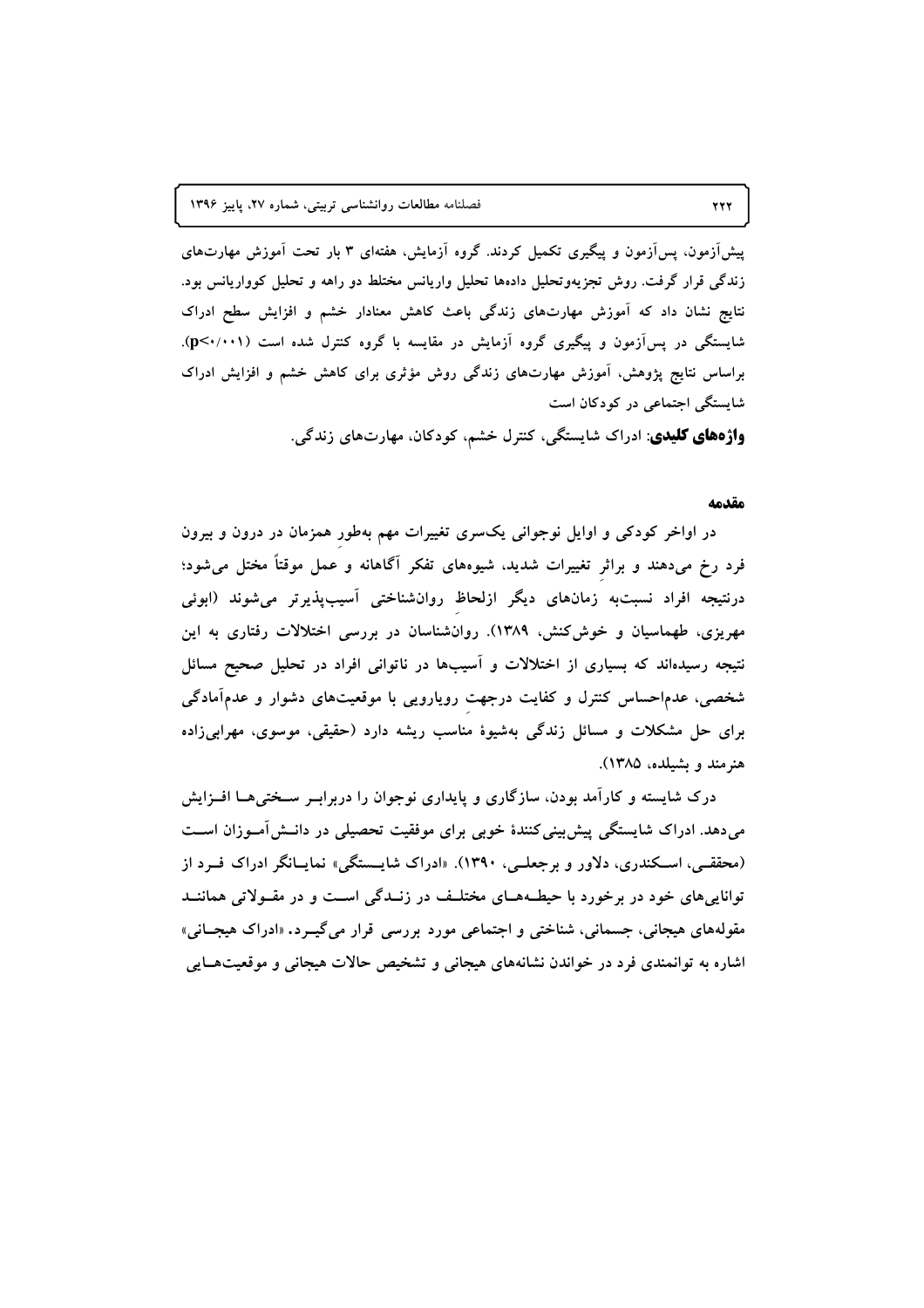دارد که هیجــان در آن مناســب اســت (رول، کــوکلین و پیتــرمن \ ۲۰۱۲)؛ «ادارک جــسمانی» جنبههای سلامت جسمانی را دربر میگیرد؛ «ادراک شایستگی شناختی» به ادراک دانــش آمــوز از تواناییهای تحصیلی خود و «ادراک شایستگی اجتماعی» به ادراک دانشآمـوز از مهــارتهــا و توانایی های خود برای تعامل با دیگران اشاره می کند (هارتر <sup>۲</sup>، ۱۹۸۲). هارتر متذکر می شود که از سن ۸ سالگی به بعد، فرد به قضاوت کلی دربارهٔ ارزشمندی خود دست مــی بابــد کــه فراتــر از ادراکهای ویژه در زمینههای خاص است. ایــن جنبــه از ادراک خــود کــه در الگــوی هــارتر «خودارزشمندی کلی» خوانده می شود، دربرگیرندهٔ احساس اعتمــاد بــه خویــشتن، خــشنودی از خود و احساس خوب و مثبت دربارهٔ کنشهای خود است. خودارزشمندی کلی نشانگر آن است که فرد تا چه حد خود را خوب و مفید ارزشیابی میکند و از نحوهٔ بودن خـود رضـایت دارد و برای خویشتن ارزش قائل است (سیف، بشاش و لطیفیان، ۱۳۸۳). توانایی ادراکشده توسط فرد مؤلفهای مهم در عملکرد وی بهشمار میرود و یک تجربهٔ هیجانی مثبت است و از سویی، ادراک ناکارآمدی منجربه تفکرات بدبینانه دربارهٔ خود می شود و این امر بهنوبهٔ خود منجربه واکنشهای منفی ازجمله دوریگزینی و خشم میشود (نیکمنش و یاری، ۱۳۸۷).

خشم یک هیجان ارضاکننده و درعین حال ویرانکننده است، ساماندهی درونی فرد را فعال میکند و او را برای رویارویی با خطرهای بالقوه پیرامون آماده میکند (تایلر و نواکو ً، ۲۰۰۵). ناتوانی در مدیریت خشم، افزونبر ناراحتی شخصی، اختلال در سلامت عمومی و روابط میانفردی، سازگاری و نتایج زیانبار پرخاشگری را درپی دارد. علاوهبراین، خشم را می توان یک حالت هیجانی یا احساس درونی ناشی|ز برانگیختگی فیزیولوژیکی و شناخت افکار مربوطبه کینهتوزی تعریف کرد (اونیل ٔ ۲۰۰۶). امروزه آموزش کنترل خشم یکی ازمؤلفههای اصلی

. Harter

 $4.0$ 'Neill

 $\gamma \gamma \gamma$ 

<sup>.</sup> Ro"ll, Koglin, & Petermann

<sup>.</sup> Taylor, Novaco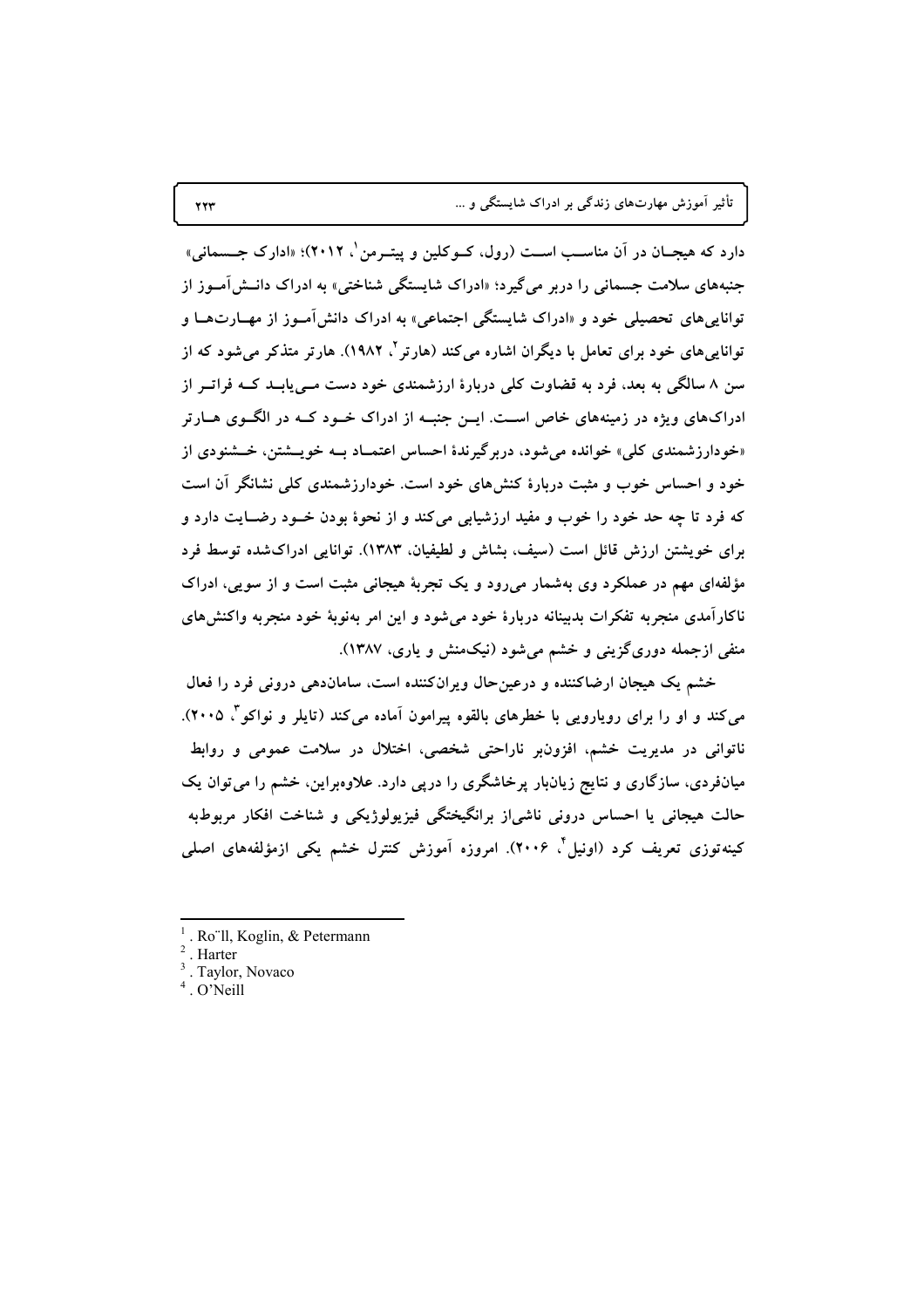برنامهٔ آموزشی مهارتهای زندگی ٰ بهشمار میرود (فیندلر ' ۱۹۹۵؛ بهنقل!ز حافظی و خاجونی، ۱۳۹۰). مدیریت خشم درپی ازمیان برداشتن خشم نیست؛ بلکه درپی تشویق نظارت خود<sup>"</sup>شناختی، هیجانی و رفتاری است که ازکاربردهای شیوهٔ کنترل خود است (آیوانیک <sup>۴</sup>، ۲۰۰۶؛ به نقل از شکوهی یکتا و همکاران، ۱۳۸۷). همچنین هدف از مهار خشم، افزایش خویشتنداری، کاهش احساسهای عاطفی و خاموش کردن خشم و تبدیل آن به رفتار سازنده است (لاجمن °، ۲۰۰۲).

پژوهش ها نشان می دهند که آموزش مهارتهای زندگی، به ارتقاء بهداشت روانی کودکان و نوجوانان در ابعاد مختلف زندگی کمک میکند و از اساسی ترین برنامههای پیشگیرانه در سطح اولیه بهشمار میرود. سلامتی بخش اصلی یک زندگی شاد است و مدارس نقش مهمی در آگاهساختن نوجوانان پیرامون مسائل بهداشتی و سلامتی و آموزش علوم زندگی به آنان دارند (فرنام، ۱۳۹۵). رشد مهارتهای زندگی ازطریق یادگیری را می توان زیربنای پیشگیری از مشکلات روانی– اجتماعی دانش[موزان دانست (بوید ٔ، ۱۹۹۲). سازمان بهداشت جهانی ٔ (۱۹۹۳) مهارتهای زندگی را بهعنوان مجموعهای از مهارتهای روانی و اجتماعی و میانفردی تعریف کرده که به افراد کمک میکند تا آگاهانه تصمیم بگیرند و مهارتهای ارتباطی، شناختی و هیجانی خوبی داشته و زندگی سالم و پرباری داشته باشند (قاسمآبادی و محمدخانی،۱۳۷۷). بهنظر می رسد آموزش مهارتهای زندگی در ایجاد و افزایش توانمندیهایی مانند تصمیمگیری، ایجاد انگیزه در خود، پذیرش مسئولیت، ارتباط مثبت با دیگران، ایجاد عزتنفس مثبت، حل مشکل، خودنظم‹هی و خودکفایتی دانشآموزان مؤثر باشد (کاظمی، مؤمنی و کیامرثی، ۲۰۱۱).

- Life Skills
- . Findler
- Self-Monitoring
- Yvanyk
- <sup>5</sup>. Lachman
- <sup>6.</sup> Bowed
- <sup>7</sup>. World Health Organization (WHO)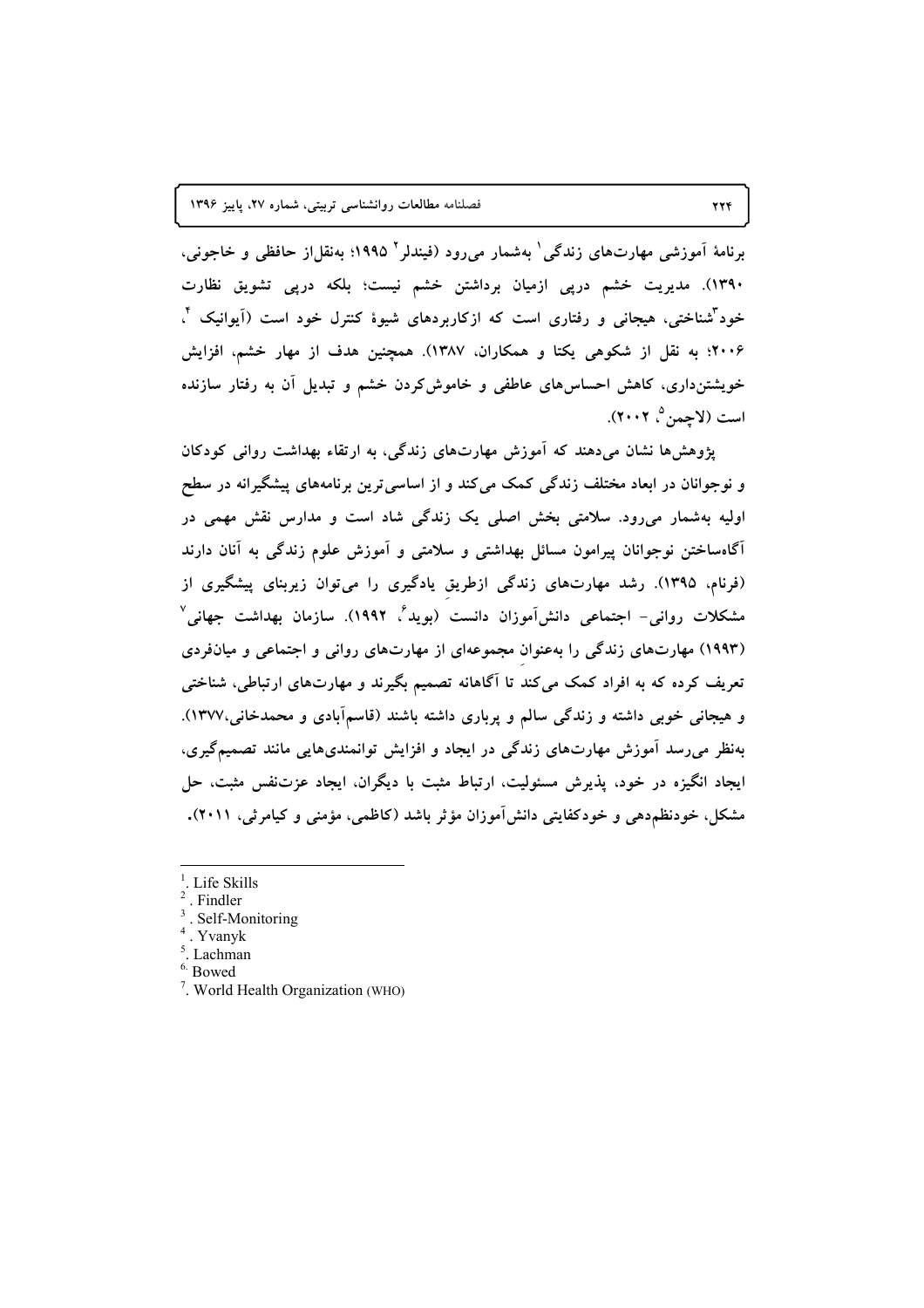تأثیر آموزش مهارتهای زندگی بر ادراک شایستگی و …

یافتههای پژوهشی امیری برمکوهی (۱۳۸۸) نشان داد که آموزش مهارتهای اساسی زندگی، فرد را قادر میسازد تا دانش، ارزش و بازخوردهای خود را به توانایی های بالفعل تبدیل کند و شایستگی خود را افزایش دهد. علاوهبراین نتایج یافتههای سهرابی، محمدی و ارفعی (۱۳۹۰) نشان داد که افزایش شایستگیهای اجتماعی با ارتقای سطح روابط بین فردی نوجوانان ارتباط دارد و بر افزایش مفهوم خودتحصیلی نوجوانان مؤثر است. یژوهش شکوهی یکتا، زمانی، محمودی، یورکریمی و اکبری زردخانه (۱۳۹۳) با هدف تعیین اثربخشی آموزش کنترل خشم با رویکرد شناختی-رفتاری بر صفت و ابراز خشم نشان داد که افزایش معناداری در کنترل خشم درونی گروه نمونه پس از طی دورهٔ آموزشی بهوجود آمده است. کرمی (۱۳۹۳) دریافت که آموزش گروهی مهارتهای کنترل خشم براساس آموزههای اسلامی بر کاهش پرخاشگری دانش[موزان پسر مؤثر است. نتایج پژوهش ویچروسکی، زونز و فورشی ( ۲۰۰۰) نشان داده است که آموزش مهارتهای زندگی موجب افزایش عزتنفس و انعطاف پذیری درمقابل تغییرات شده و نگرشهای مثبت درجهت احساس خودکفایی و شایستگی را ارتقا میبخشد. ویلبرن و اسمیت<sup>۲</sup> (۲۰۰۵) در تحقیق خود نشان دادند که آموزش مهارتهای زندگی و مهارتهای ارتباطی به نوجوانان باعث افزایش اعتمادبه نفس، احساس رضایتمندی از زندگی و بهبود حل مسئله میشود. باکر و ویلیامز<sup>۳</sup> (۲۰۰۲) نشان دادند که داشتن مهارتهای مختلف اجتماعی و حل مسئله تضمین کنندهٔ سازگاری بهتر دانش آموزان در محیطهای آموزشگاهی است. همچنین دانشآموزانی که مهارتهای اجتماعی را بهخوبی فراگرفتهاند، مقابلهٔ مؤثرتری دربرابر استرس و فشارهای روانی دارند. لو، وانگ، تو و گو<sup>۴</sup> (۲۰۰۸) در مطالعهٔ خود بر روی دانش آموزان پسر و دختر دریافتند که آموزش مهارتهای زندگی باعث افزایش خودکارآمدی و کاهش رفتارهای پرخطر مي شود.

770

Wichroski, ZunzForshay

Wilburn, Smith

 $3.$  Baker & Williams

<sup>&</sup>lt;sup>4</sup>. Lou, Wang, Tu., & Gao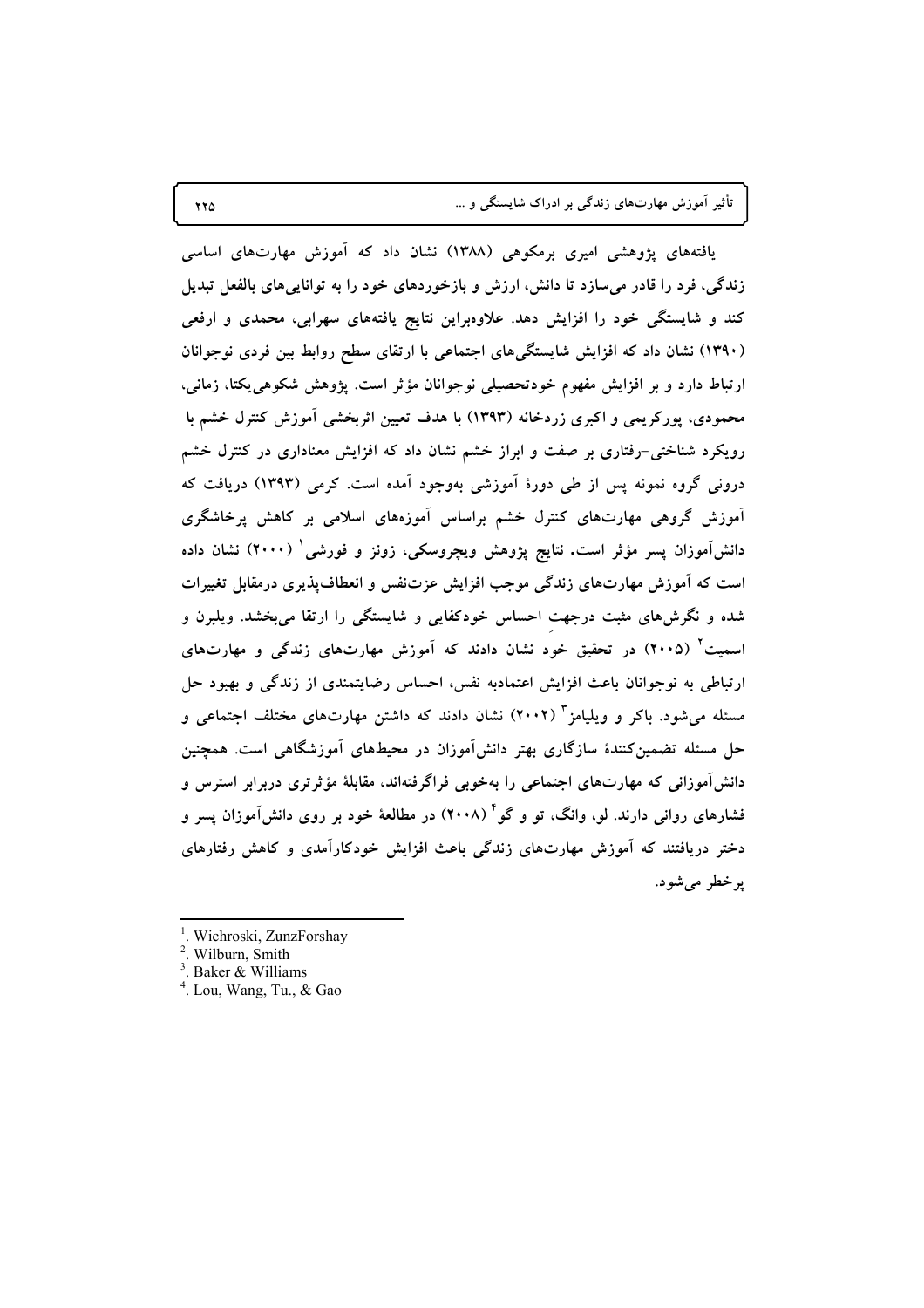پژوهش دون، ویلنر، واتس و گریفتس ٔ (۲۰۱۱) نشان دادند که آموزش مدیریت خشم در بهبود سازگاری اجتماعی دانش آموزان. پیشرفت تحصیلی، افزایش سازگاری فردی و اجتماعی، کاهش تعارضات والد-نوجوان، افزایش در مهارتهای مقابلهای خشم مؤثر است. آهنگزاده رضایی و ایزدی (۲۰۱۲) در پژوهشی دریافتند که آموزش گروهی کنترل خشم بر تغییر پرخاشگری و کفایت اجتماعی نوجوانان مؤثر است. فرجزاده، پورشهرپاری، رضایی و آهنگر نصابی (۲۰۱۲) در پژوهش خود به این نتیجه دست یافتند که آموزش گروهی کنترل خشم، بر تغییر پرخاشگری و کفایت اجتماعی نوجوانان مؤثر است. یافتههای سلیمانی،نایینی، کشاورزی ارشدی، حاتمی زاده و بخشی (۲۰۱۳) نشان داد که آموزش مهارتهای اساسی زندگی بر ادراک شايستگى مؤثر است.

نتایج پژوهش رحمتی، اکبری و فقیرپور (۲۰۱۳) نشان داد که آموزش مدیریت خشم باعث کاهش رفتارهای پرخاشگرانه در افراد میشود. علاوهبراین، یافتههای انتظاری فومنی و صالحی (۲۰۱۳) نشان داد که آموزش مدیریت خشم بر کاهش خشم، افزایش مهارتهای اجتماعی، قضاوت اجتماعی و سلامت روان در دانشجویان دانشگاه مؤثر بوده است. کاظمیان و وارسته (۲۰۱۶) در پژوهش خود دریافتند که آموزش مهارتهای خشم بر بهزیستی روانشناختی، پذیرش خود، ارتباط مثبت با دیگران و کاهش خشم در دانشجویان مؤثر است. بهرامی، امیدی مظاهری و حسنزاده (۲۰۱۶) در پژوهشی باعنوان «اثر اَموزش مدیریت خشم بر سلامت روان و پرخاشگری» به این نتیجه دست یافتند که آموزش مدیریت خشم رفتارهای پرخاشگری را کاهش داده و تأثیر مثبتی بر افزایش سلامت روان دارد. نتایج یافتههای افشاری و افشاری (۲۰۱۶) نشان داد که آموزش مهارتهای کنترل خشم بر افزایش سطوح قضاوت خشم، کاهش سطوح خشم در موقعیتهای مختلف و افزایش مهارت کنترل خشم در بسیاری از زمینهها مؤثر بوده است.

776

<sup>&</sup>lt;sup>1</sup>. Down, Willner, Watts,  $&$  Griffiths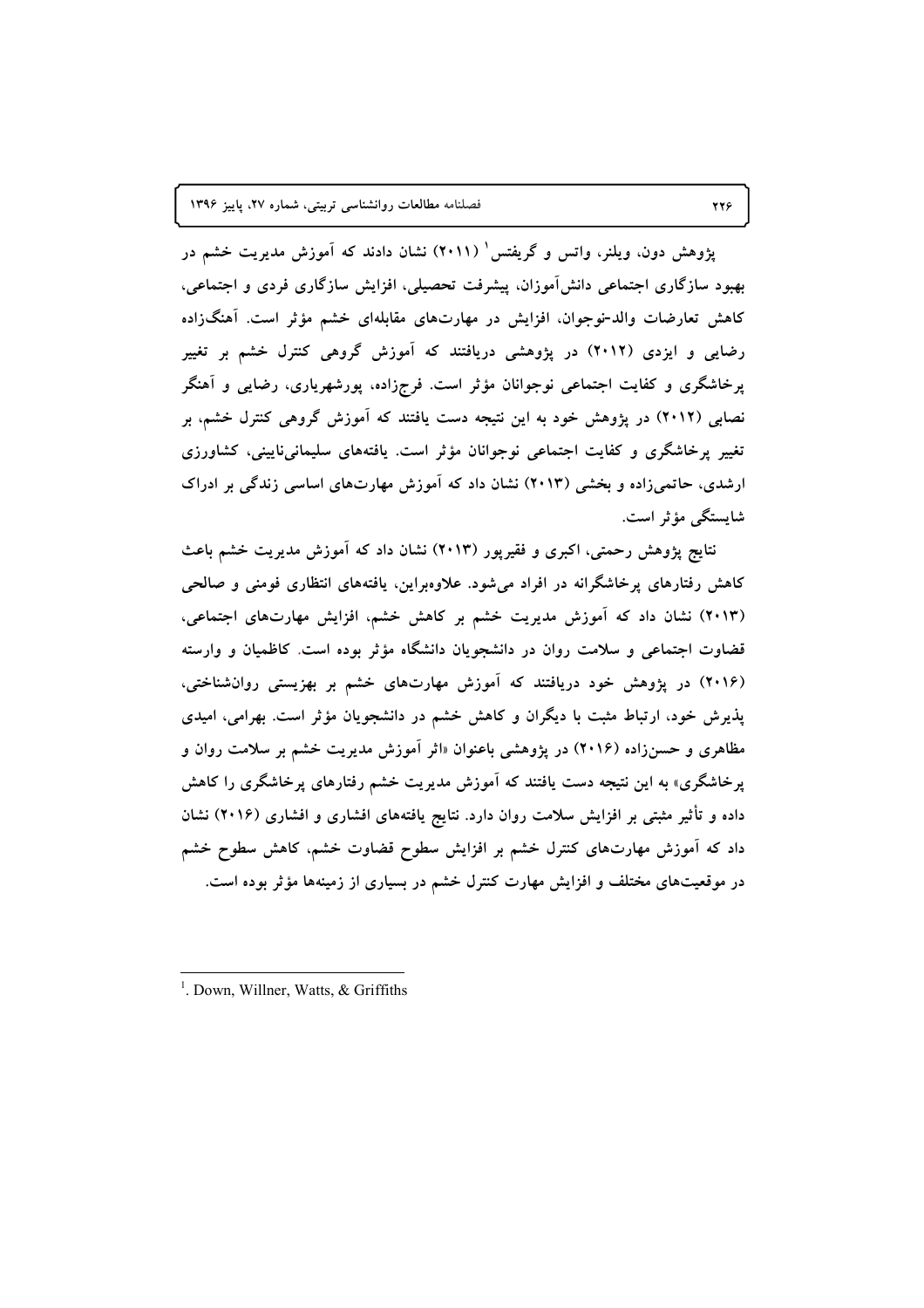تأثیر آموزش مهارتهای زندگی بر ادراک شایستگی و …

با توجه به نتایج پژوهشهـای فــوق، کــه از ســویی اشــاره بــه اهمیــت ادراک شایـــستگی و مدیریت خشم و همبستگی ایــن دو متغیّــر دارد و از ســوی دیگــر، بــه اثــربخــشی آمــوزش مهارتهای زنــدگی بــر ســلامت روان و بهزیـــستی و مــدیریت خـــشم در گــروههــای مختلــف اشاره دارد، سؤال پژوهـشي عبــارت اســت از: آيــا آمــوزش مهــارتهــاي زنــدگي بــر ارتقــا ادراک شایسستگی و کـاهش خــشم دانــش آمــوزان مــؤثر اســت؟ همچنــین، ازآنجــایی کــه دانــشآمـوزان، بزرگـــسالان آینــدهٔ جامعــه بــوده و میــزان برخــورداری آنــان از ســطح بــالای ادراک شایستگی و کـاهش خــشم مهــم اســت و تــاکنون پــژوهش۵حـای محــدودی در زمینــهٔ آموزش مهـارتهـای اساسـی زنـدگی در کودکـان انجـام شـده اسـت؛ هـدف از پــژوهش، بررسی تـأثیر آمـوزش مهـارتهـای اساسـی زنـدگی بـر ادارک شایـستگی و کــاهش خــشم دانش آموزان شهرستان زاهدان است. در این راستا، سؤالات پژوهشی عبارتاند از:

١) آیا آموزش مهـارتهـای اساسـی زنـدگی بـر ارتقـا ادراک شایـستگی دانـش[مـوزان مؤثر است؟

۲) آیــا آمــوزش مهــارتهــای اساســی زنــدگی بــر کــاهش خــشم دانــشآمــوزان مــؤثر است؟

## روش يژوهش

طرح مورد استفاده در این پژوهش، طرح نیمهتجربی پیشآزمون– پسآزمون با گروه کنترل بود. جامعهٔ آماری شامل ۳۱ دانش آموز ۱۰ و ۱۱ سالهٔ کانون پرورش فکری کودکان و نوجوان شهرستان زاهدان در سال ۱۳۹۴–۱۳۹۳ بود که تمامی ۳۱ نفر بهعنوان نمونه و با شیوهٔ نمونهگیری دردسترس انتخاب شدند. سپس با توجه به نمرهٔ حاصل از پرسشنامهٔ ادراک شایستگی بهصورت همتا درگروههای ۱۶ نفری آزمایش و کنترل قرار گرفتند. در طی فرایند پژوهش تنها یک نفر از آزمودنی ها در گروه کنترل حذف شد. گروه آزمایش همزمان با شرکت درکلاس های آموزشی و هنری کانون پرورش فکری، بهمدت یک ماه در جلسات آموزش۹۰ دقیقهای آموزش مهارتهای

 $\gamma \gamma \gamma$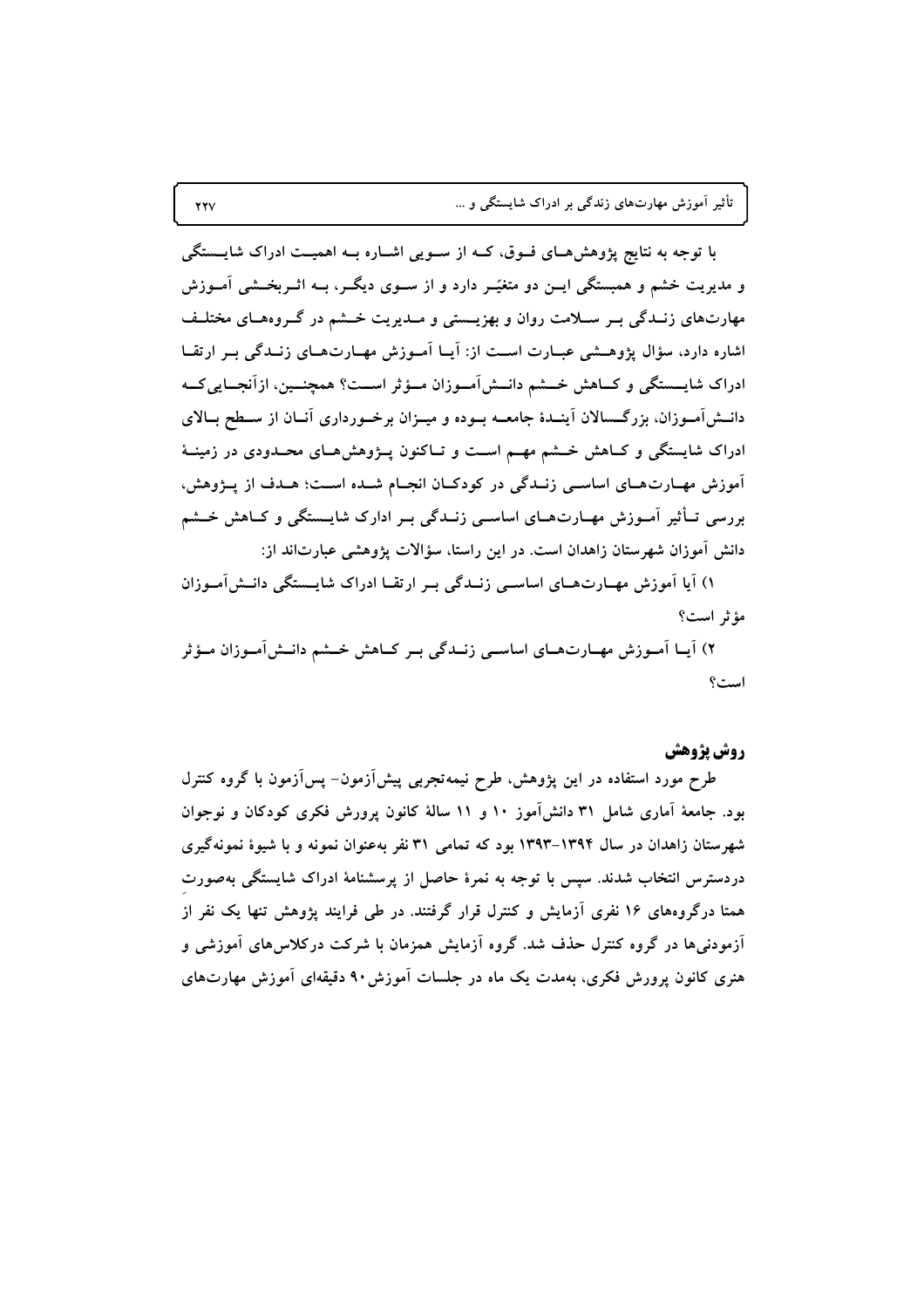زندگی شرکت داشتند و گروه کنترل در این مدت در کلاسهای آموزشی و هنری کانون پرورش فکری شرکت داشتند؛ اما ارتباطی با گروه آزمایش نداشتند. محتوای جلسات آموزشی برگرفته از مجموعه کتابهای مهارتهای زندگی دانشآموزی (کینته، ۱۳۹۲) و شامل مهارتهای خودآگاهی، کنترل خشم، مدیریت استرس و برقراری ارتباط مؤثر بود (جدول ۱). جلسات همراه با کار گروهی و پرسش و پاسخ برگزار میشد و در پایان جلسه تکلیف منزل ارائه میشد. بعد از اتمام جلسات آموزش مهارتهای زندگی و پس از گذشت دو ماه از آخرین جلسه، گروه آزمایش و کتترل، پرسشنامهٔ ادراک شایستگی کودکان را تکمیل کردند و مجدداً بعد از دو ماه، آزمودنی های گروه آزمایش و کنترل در محل کانون پرورش فکری کودکان و نوجوان به پرسشنامهٔ ادراک شایستگی کودکان پاسخ دادند.

| محتواي                                                                                  | جلسات             |
|-----------------------------------------------------------------------------------------|-------------------|
| توزیع پرسشنامه، معارفه، ارائهٔ سرفصل و اهداف جلسات، جلسهٔ توضیح مقدماتی دربارهٔ         | جلسهٔ اول         |
| اهمیت آموزش مهارتهای زندگی و معرفی برنامهٔ آموزش مهارتهای زندگی.                        |                   |
| مرور مطالب جلسات قبلی، مهارت خودآگاهی: فرد بتواند ضعفها و قوّتهای خود را شناخته         | جلسهٔ دوم و سوم   |
| و به سؤال «من کیستم» پاسخ دهد. ارائهٔ تکلیف منزل.                                       |                   |
| مرور مطالب جلسات قبلی، مهارت توانایی برقراری روابط بین فردی و گروهی مؤثر: فرد           | جلسۀ چهارم و پنجم |
| بتواند دیدگاهها، خواستهها، نیازها و هیجانهای خود را ابراز کند و در هنگام نیاز بتواند از |                   |
| دیگران درخواست کمک و راهنمایی کند. ارائهٔ تکلیف منزل.                                   |                   |
| مرور مطالب جلسات قبلی، مهارت همدلی: فرد بتواند به دیگران توجه کند و آنها را دوست        | جلسة ششم          |
| داشته باشد و خود نیز مورد توجه و دوستداشتن دیگران قرار بگیرد و با ایجاد روابط           |                   |
| اجتماعی بهتر به دیگران نزدیک شود. ارائهٔ تکلیف منزل                                     |                   |
| مرور مطالب جلسات قبلی، مهارت حل مسأله: فرد با تقسیم کردن مشکل به اجزای کوچکتر آن        | جلسة هفتم         |
| را حل كند. ارائهٔ تكلیف منزل.                                                           |                   |
| مرور مطالب جلسات قبلی، مهارت تصمیمگیری: فرد با ارزیابی راهحلهای موجود، یک یا چند        | جلسة هشتم         |
| راهحل مطلوب را انتخاب كند. ارائهٔ تكلیف منزل.                                           |                   |

جدول ۱. خلاصهٔ ساختار و محتوای جلسات درمانی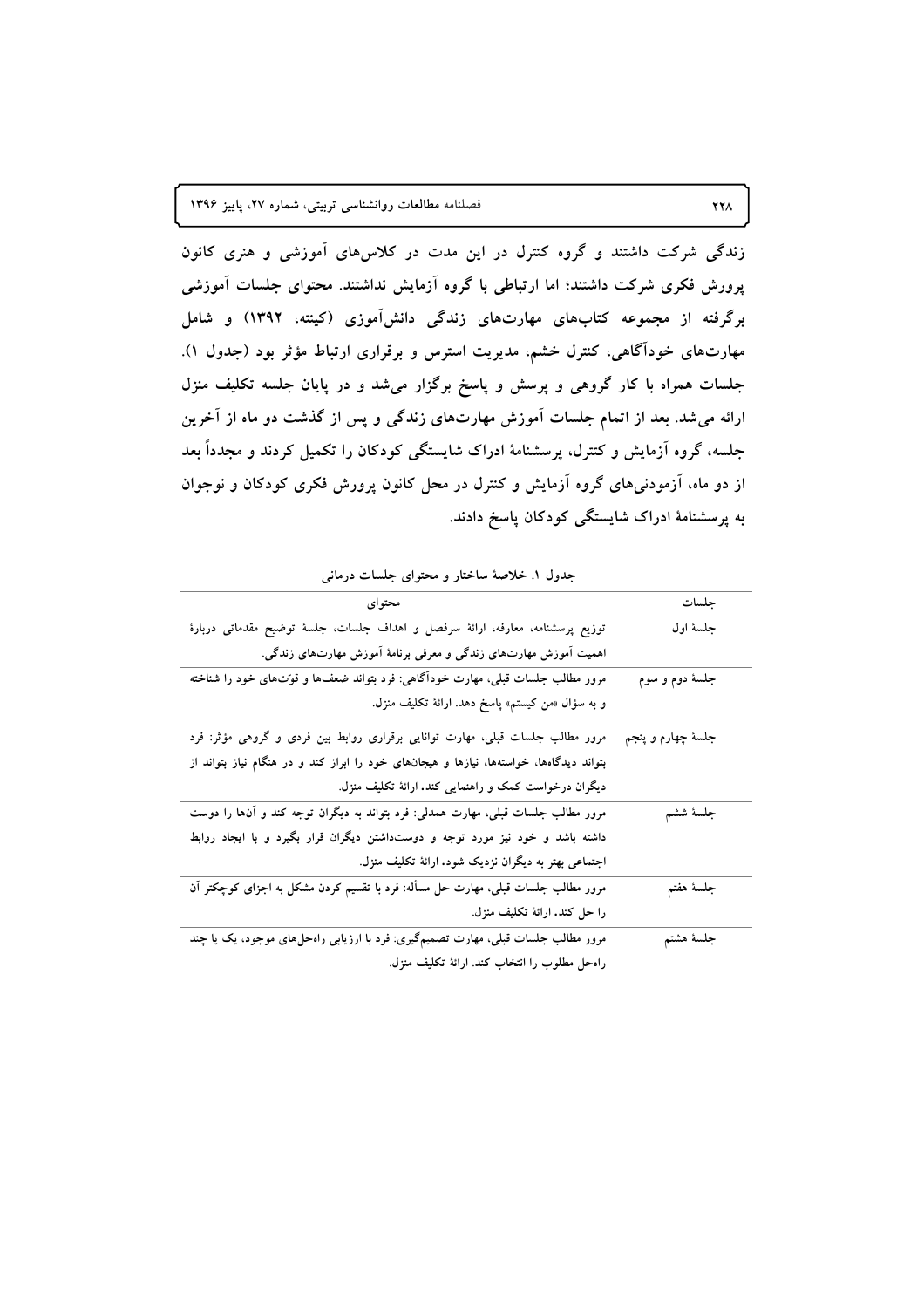| 779                                                                                                                                                               | تأثیر آموزش مهارتهای زندگی بر ادراک شایستگی و …            |                              |
|-------------------------------------------------------------------------------------------------------------------------------------------------------------------|------------------------------------------------------------|------------------------------|
| مرور مطالب جلسات قبلی، مهارت مقابله با استرس، فرد بتواند منابع استرس و نحوهٔ تأثیر آنها                                                                           |                                                            | جلسة نهم                     |
| را بشناسد تا با رفتار صحیح، فشار روانی یا استرس را کاهش دهد. ارائهٔ تکلیف منزل.<br>مرور مطالب جلسات قبلی، مهارت مدیریت هیجان: فرد بتواند هیجانات مثبت و منفی خویش |                                                            | جلسهٔ دهم                    |
| را بشناسد و هریک را در موقعیت مناسب و با روش کارآمد بروز دهد. ارائهٔ تکلیف منزل.                                                                                  |                                                            |                              |
| جمع بندی آموختهها، مرور جلسات پیش، توزیع پرسشنامه، اجرای پس[زمون.                                                                                                 | مرور مطالب جلسات قبلی، مهارت کنترل خشم، ارائهٔ تکلیف منزل. | جلسهٔ یازدهم<br>جلسة دوازدهم |

# ابزار يژوهش

مقیاس ادراک شایستگی هارتر برای کودکان: این مقیاس دارای ۲۸ گویه است که هر گویهٔ آن از ۱ تا ۴ نمره دارد. نمرهٔ ۱ توانایی پایین و نمرهٔ ۴ توانایی بالا را منعکس میکند. گویههای این مقیاس دارای دو گزینهٔ متضاد است؛ برای مثال، «بعضیها مدرسه را دوست دارند و بعضیها مدرسه را دوست ندارند». هر گزینه دارای دو پاسخ است: «١- دربارهٔ من صحیح است، ۲- دربارهٔ من صحیح نیست.» این مقیاس شایستگی ادراکشدهٔ کودک را در سه حوزهٔ شناختی، اجتماعی و جسمانی ارزیابی می کند. ادراک شایستگی شناختی (گویههای ۱، ۲، ۳، ۶، ۷، ۹، ۱۰، ١٢، ١٣، ١٧، ٢١، ٢٢، ٢٣، ٢٥، ٢٥)، شايستگي جسماني (گويههاي ۴، ۵، ١٥، ١۶، ١٨، ٩٩، ٢٠، ۲۶، ۲۸) و شایستگی اجتماعی (گویههای ۸، ۱۱، ۱۴، ۲۷). روایی مقیاس در فرهنگ ایرانی ازطریق تحلیل عاملی اکتشافی و بهدست آوردن سه عامل شناختی، اجتماعی و جسمانی احراز شده است (شهیم، ۲۰۰۴). همچنین همبستگی درونی عوامل در دامنه ۱/۲۶ تا ۰/۵۰ گزارش شده است (شهیم، ۲۰۰۴). در پژوهش بهادر مطلق، عطاری و بهادر مطلق (۱۳۹۱) آلفای کرونباخ برای کل مقیاس ۰/۹۳ برای عوامل شناختی، جسمانی و اجتماعی بهترتیب ۰/۸۹، ۰/۸۱ و ۰/۷۴ گزارش شده است. همچنین در پژوهش یعقوبی، محققی، جعفری و یاری.مقدم (۱۳۹۲) آلفای کرونباخ برای عوامل شناختی ۰/۸۲، جسمانی ۰/۸۰، اجتماعی ۰/۷۷ و برای کل مقیاس ۰/۹۰ بەدست آمد.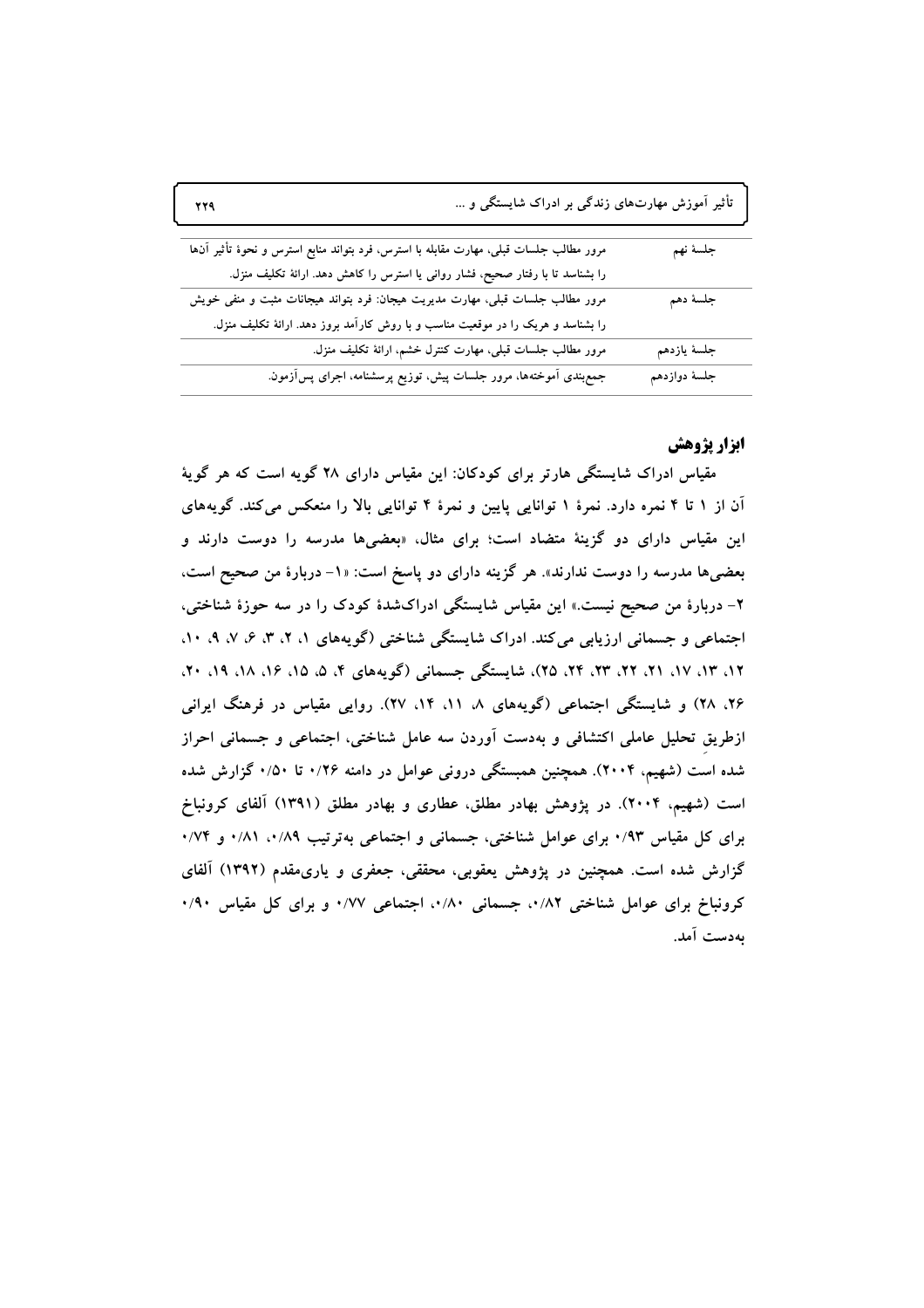پرسشنامهٔ خشم کودکان نیلسون: پرسشنامهٔ شدت خشم نیلسون در سال ۲۰۰۰ تهیه شده و شدت خشم درسنین ۶ -۱۶ سال را میسنجد و شامل ۳۹ گویه است که هر گویه براساس مقیاس لیکرت چهار گزینهای بهصورت ۱ (توجه نمیکنم)، ۲ (مرا آزار میدهد)، ۳ (واقعاً ناراحت میشوم) و ۴ (عصبانی میشوم) نمرهگذاری میشود. حداقل و حداکثر امتیاز هر فرد بین ۳۹ تا ۱۵۶ است و نمرهٔ بالاتر نشاندهندهٔ خشم بیشتر بوده و بالعکس. پرسشنامهٔ شامل چهار زیرمقیاس ناکامی (۱۱ گویه)، پرخاشگری بدنی (۹ گویه)، روابط با همسالان (۹ گویه) و روابط با مراجع قدرت (۱۰ گویه) است. روایی و پایایی این پرسشنامه در مطالعات داخل و خارج از کشور به تأیید رسیده است. در خارج از کشور توسط نلسون و همکاران (۲۰۰۰) بر روی ۱۶۰۴ نفر از دانش آموزان اجراشده و نتایج ضریب باز آزمایی ۰/۶۵ تا ۰/۷۵، ثبات درونی ۰/۸۵ تا ۰/۸۶ و روایی نمرهٔ کل مقیاس ۰/۹۳ بهدست آمده است. در ایران نیز توسط مجدیان (۱۳۸۷) همان نتایج نلسون و همکاران گزارش شده است(کیمیایی، رفتار و سلطانی، ۲۰۱۲). در پژوهش زیبایی، غلامی، زارع، مهدیان و حارثآبادی (۱۳۹۲) پایایی پرسشنامه به شیوهٔ آلفای کرونباخ محاسبه شد که ۰/۸۷ به دست آمد.

روش تجزیه وتحلیل دادهها: در این پژوهش جهت تجزیه و تحلیل دادهها از روش آماری تحلیل واریانس مختلط دو راهه و تحلیل کوواریانس استفاده شد.

#### بافتهها

جدول ۲ یافتههای توصیفی متغیّرهای پژوهش شامل میانگین و انحراف معیار نمرات آزمودنیهای گروه آزمایش و گروه کنترل را در سه مرحلهٔ آزمایش (پیشآزمون، پسآزمون و پيگيري) نشان مي دهد.

 $\mathbf{Y}$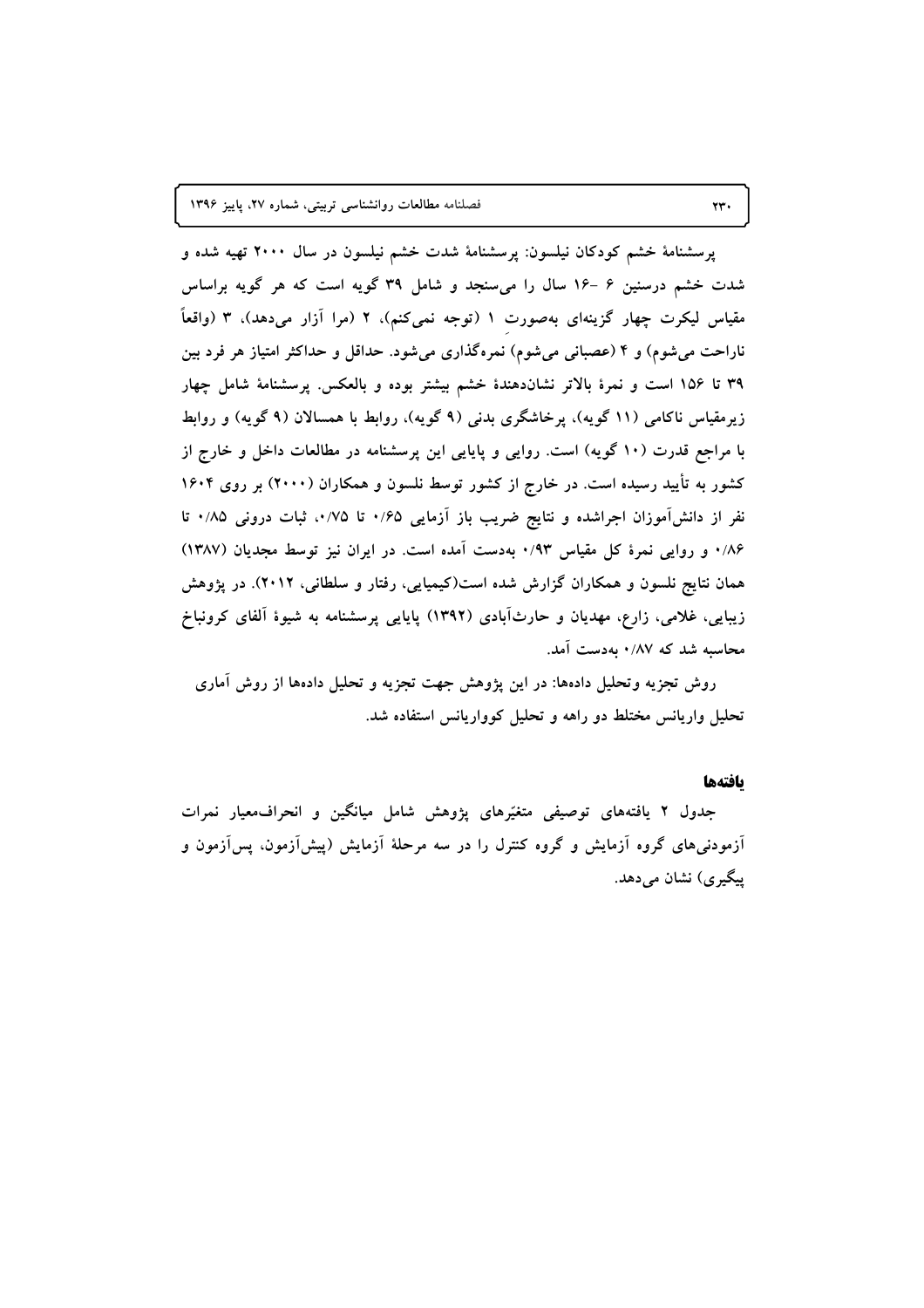تأثیر آموزش مهارتهای زندگی بر ادراک شایستگی و …

|               |        |       |                                            | گروههای آزمایش و کنترل  |                              |  |  |  |  |  |  |
|---------------|--------|-------|--------------------------------------------|-------------------------|------------------------------|--|--|--|--|--|--|
|               |        |       | پیش آزمون                                  | پسآزمون                 | يېگيرى                       |  |  |  |  |  |  |
| متغيّر        | گروه   | تعداد | ميانگين                                    | ميانگين                 | ميانگين                      |  |  |  |  |  |  |
|               |        |       | (انحراف استاندار د)                        | (انحراف استاندار د)     | (انحراف استاندار د)          |  |  |  |  |  |  |
|               | أزمايش | ۱۶    | $(\Lambda/\Upsilon)$ $\Upsilon/\Upsilon$   | (0/19) 1.1/19V          | $(0/\cdot 1)$ $\cdot$ $9/04$ |  |  |  |  |  |  |
| ادراک شایستگی | كنتر ل | ۱۵    | $(17/FV)$ $9A/VA$                          | (9/71) 97/10            | $(Y/Y_0)$ 91/13              |  |  |  |  |  |  |
|               | آزمايش | ۱۶    | (17/97) 119/77                             | $(17/9V)$ $VQ/\Delta Y$ | $(14/44)$ $V$ ۶/40           |  |  |  |  |  |  |
|               | کنتر ل | ۱۵    | $(Y \cdot   YY)$ $\{Y \cdot   Y \cdot Y\}$ | (11/91) 11.769          | (17/19) 1.1/10               |  |  |  |  |  |  |

جدول ۲. میانگین و انحراف استاندارد سه بار اندازهگیری نمرهٔ ادراک شایستگی و خشم در

بهمنظور بررسی سؤال اول پژوهش مبنی بر اینکه آیا آموزش مهارتهای اساسی زندگی بر ارتقا ادراک شایستگی دانشآموزان مؤثر است؟ از روش تحلیل واریانس مختلط دو راهه و تحلیل کوواریانس استفاده شد؛ اما قبل از آن، مفروضههای همسانی ماتریس های واریانس-کواریانس، تجانس واریانسها و همگنی ضرایب رگرسیون در مراحل پسآزمون و پیگیری مورد بررسی قرار گرفت. با توجه به معناداری آزمون امباکس، می توان گفت مفروضهٔ همسانی ماتریسهای واریانس- کواریانس رعایت شده است (امباکس=۲۰/۰۸و F=۲/۰۵ و ۰۵ /<P≥. علاوهبراین معناداری آزمون ماخلی نیز نشان داد که مفروضهٔ همسانی ماتریسهای واریانس-کواریانس رعایت شده است (آزمون ماخلی=۵۸/۰، ۰۵× /۰=P).

نتایج آزمون لامبدای ویلکز برای نمرات ادراک شایستگی معنیدار بود. به این معنی که بین دو گروه آزمایش و کنترل ازنظر میانگین ترکیب خطی متغیّر وابستهٔ ادراک شایستگی تفاوت معني دار وجود داشت (جدول ٣).

 $\mathsf{Y}\mathsf{Y}'$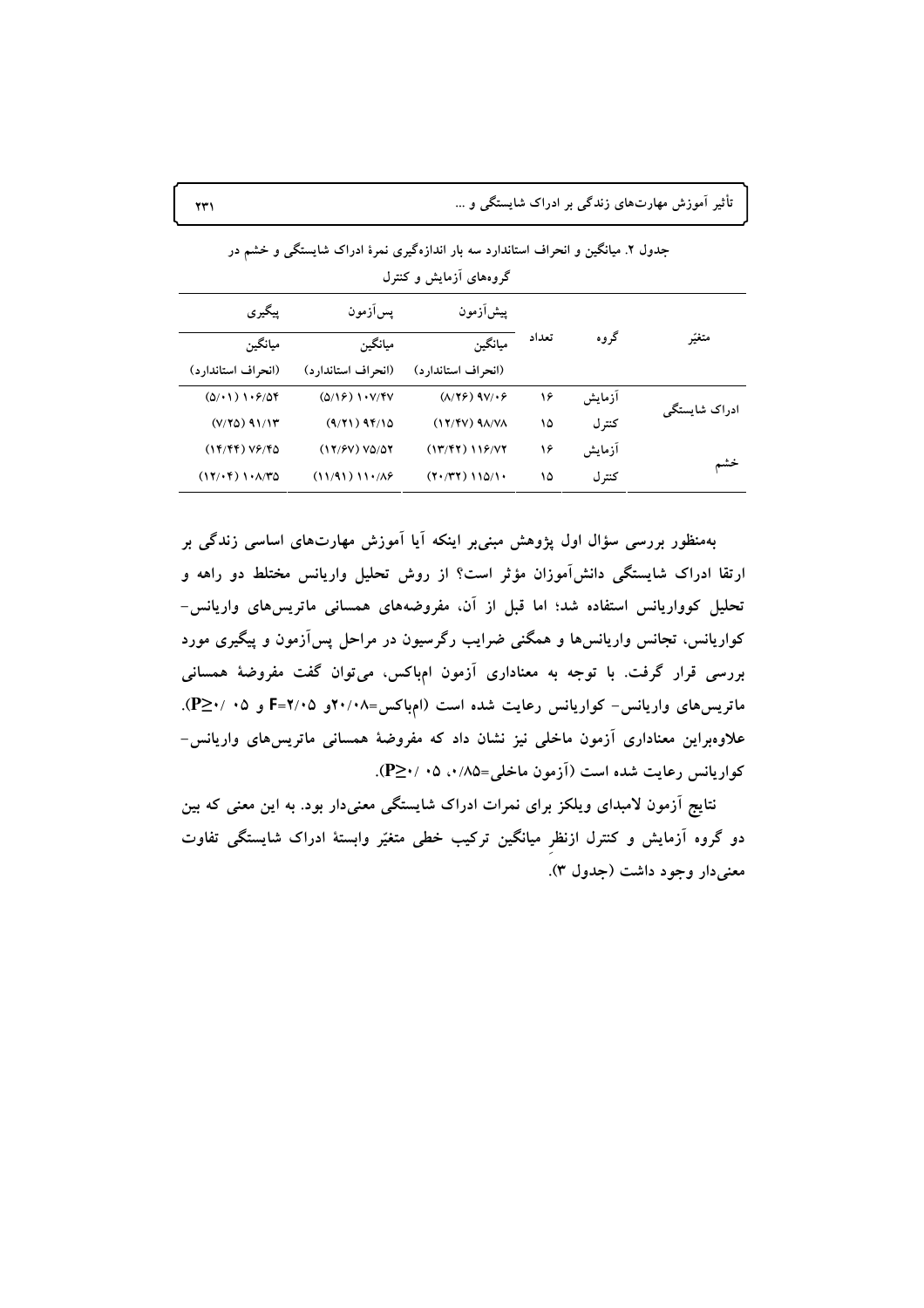| سطح معنادارى              | df | F    | نام آزمون              |
|---------------------------|----|------|------------------------|
| $\cdot/\cdot\cdot \Delta$ |    | 9/49 | أزمون اثرپيلايي        |
| $\cdot/\cdot\cdot \Delta$ |    | 9/49 | آزمون لامبداى ويلكز    |
| $\cdot/\cdot\cdot \Delta$ |    | 9/49 | آزمون اثرهتلينگ        |
| $\cdot/\cdot\cdot\Delta$  |    | 9/49 | آزمون بزرگترین ریشهروی |

جدول ۳. نتایج تحلیل واریانس مختلط دو راهه از روی نمرات ادراک شایستگی در گروههای آزمایش و کنترل

نتایج آزمون تحلیل واریانس مختلط دو راهه در مرحلهٔ پسآزمون ۲/۳۱'= fi و ۰/۳۱'-.۱۳/۲۹= (۲۹، ۲۹) ] و پیگیری [۲۲/ ۰۰ ] آآ و ۲۰۰۱ /۲۷= (۲۹، ۲۹، ۲۱)] معنی دار بود. بدین ترتیب فرضیهٔ صفر آماری رد و مشخص شد که ادارک شایستگی پس از تعدیل تفاوتهای دو متغیّر همپراش از آموزش مهارتهای اساسی زندگی در پسآزمون و پیگیری تأثیر پذیرفته است و نشاندهندهٔ معناداری تحلیل واریانس مختلط دو راهه است (جدول ۴).

جدول ۴. تحلیل واریانس مختلط دو راهه برای مقایسهٔ تغییر ادراک شایستگی (از مرحلهٔ پسآزمون به مرحلهٔ

| توان آزمون  | اندازهٔ اثر | سطح               | مقدار F | ميانگين                  | درجة    | مجموع               | منبع پراکندگی |  |  |  |  |
|-------------|-------------|-------------------|---------|--------------------------|---------|---------------------|---------------|--|--|--|--|
|             |             | معنادار ی         | مجذورات | آزادى                    | مجذورات |                     |               |  |  |  |  |
| .44         | $\cdot$ /۳۱ | $\cdot$ / $\cdot$ | 1779    | YYQ/FQ                   |         | YYQ/FQ              | درونگروهي     |  |  |  |  |
|             |             |                   |         | $\Delta f/\Delta\Lambda$ | ۲۹      | rr1.1.9             | خطا           |  |  |  |  |
| $\cdot$ /99 | $\cdot$ /۴۲ | $\cdot$ / $\cdot$ | 71/08   | YY4Y/Y                   |         | YY4Y/Y              | بين گروهي     |  |  |  |  |
|             |             |                   |         | 111/47                   | 29      | $rrr\cdot r\cdot r$ | خطا           |  |  |  |  |
|             |             |                   |         |                          |         |                     |               |  |  |  |  |

پیگیری) در دو گروه آزمایش و کنترل

برای اطمینان از اثربخشی متغیّر مستقل از تحلیل کوواریانس نیز استفاده شد. برای بررسی فرض همسانی واریانسها در پیشآزمون- پسآزمون و پیگیری، از آزمون آماری لوین ٰ استفاده

 $\tau\tau\tau$ 

 $^{\rm 1}$  . Leven's test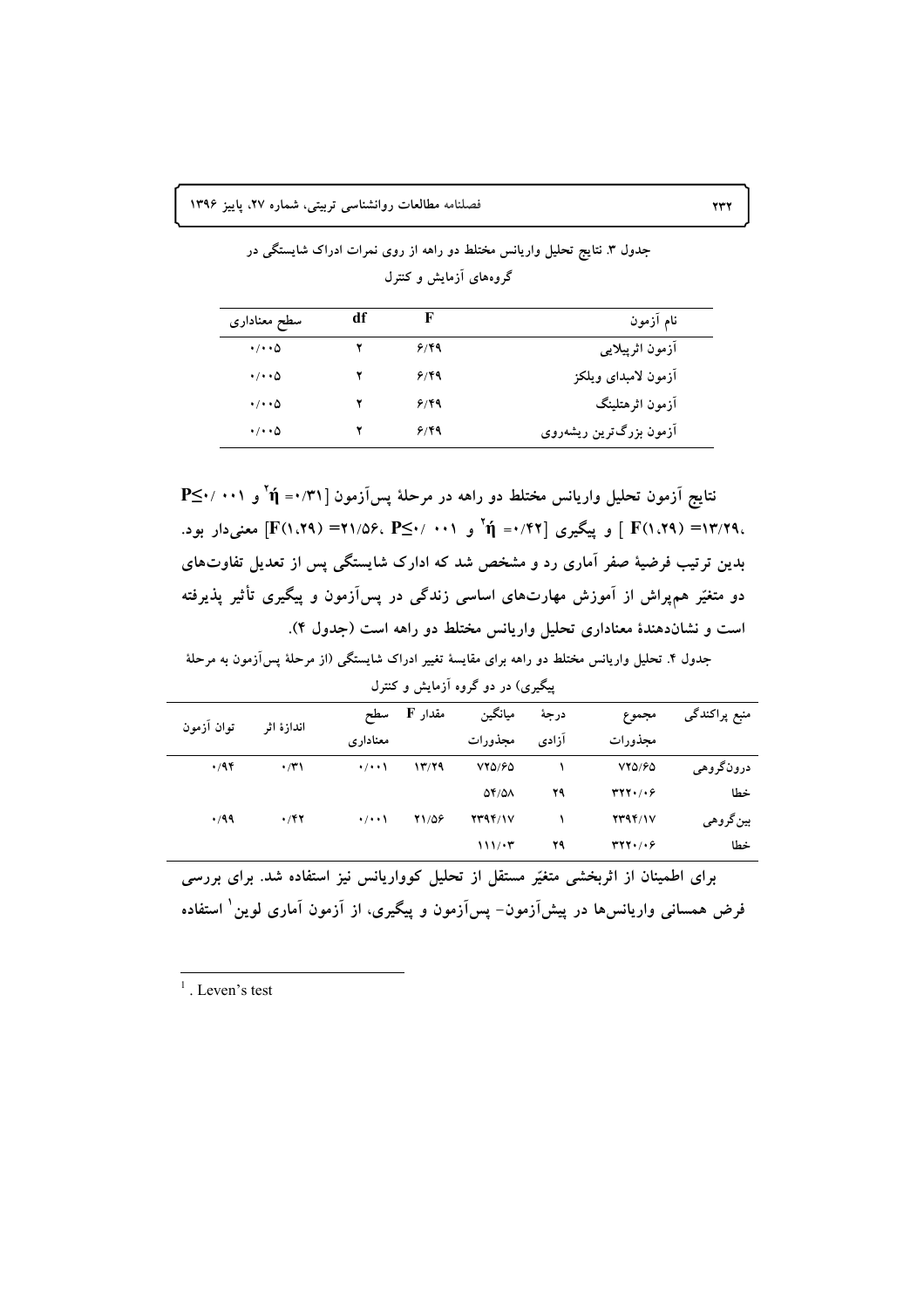شد که از پیشفرضهای آزمون آماری تحلیل کوواریانس است. با توجه به اینکه مقدار سطح معناداری آزمون لوین بیش از ۵ درصد (p≥۰/۰۵) است؛ بنابراین دادهها مفروضهٔ تساوی واریانسها را زیر سؤال نبرده و می توان از آزمون تحلیل کوواریانس استفاده کرد. علاوهبراین همگنی مفروضههای رگرسیون و خطیبودن رابطهٔ متغیّرهای همپراش با متغیّر وابسته برقرار بود. جدول ۵. نتایج تحلیل کوواریانس برای مقایسهٔ نمرات پسآزمون و پیگیری ادراک شایستگی در دو گروه

| توان | سطح مجذور<br>معناداری اتا  آزمون | $\mathbf{F}$ |                                                                                                                                                                                                                                                                                                           | منبع           مجموع             درجات     میانگین<br>پراکندگی       مجذورات         آزادی       مجذورات                                   |      | مر حله |  |
|------|----------------------------------|--------------|-----------------------------------------------------------------------------------------------------------------------------------------------------------------------------------------------------------------------------------------------------------------------------------------------------------|--------------------------------------------------------------------------------------------------------------------------------------------|------|--------|--|
|      |                                  |              |                                                                                                                                                                                                                                                                                                           |                                                                                                                                            |      |        |  |
|      |                                  |              |                                                                                                                                                                                                                                                                                                           | $\cdot$ /99 $\cdot$ /4V $\cdot$ / $\cdot$ 1 $\cdot$ 10/ $\cdot$ 11/ $\wedge$ / $\cdot$ 0 11/ $\wedge$ / $\cdot$ 0 11/ $\wedge$ / $\cdot$ 0 | گروه |        |  |
|      |                                  |              |                                                                                                                                                                                                                                                                                                           | پیگیری پس[زمون ۱۱۶/۹۸ ۱ ۸/۰۸ ۳/۲۸ ۲/۲۸ ۰/۱۰ ۰/۰۸ ۱۶/۹۸                                                                                     |      |        |  |
|      |                                  |              | 1 $\sqrt{5}A$ $\sqrt{1}A$ $\sqrt{1}A$ $\sqrt{2}A$ $\sqrt{2}A$ $\sqrt{2}A$ $\sqrt{2}A$ $\sqrt{2}A$ $\sqrt{2}A$ $\sqrt{2}A$ $\sqrt{2}A$ $\sqrt{2}A$ $\sqrt{2}A$ $\sqrt{2}A$ $\sqrt{2}A$ $\sqrt{2}A$ $\sqrt{2}A$ $\sqrt{2}A$ $\sqrt{2}A$ $\sqrt{2}A$ $\sqrt{2}A$ $\sqrt{2}A$ $\sqrt{2}A$ $\sqrt{2}A$ $\sqrt$ |                                                                                                                                            | گروه |        |  |

نتايج جدول ۵ نشاندهندهٔ تفاوت معنىدار بين ميانگين نمرات پسآزمون [۴۷/٠= tٌ] و ۰،۱ /۲-E(۱،۲۹) = ۳۵/۲۰، PS ] و پیگیری [۴۸/۰۰ ] jí و ۴۰٬۴۸] .(۲۹/۱۵، ۴۹/۱۵) [F(۱،۲۹) است؛ بنابراین میانگین نمرات پسآزمون و پیگیری گروه آزمایش بهطور معنیداری در متغیّر ادارک شایستگی بیش از گروه کنترل است. با درنظرگرفتن مجذور اتا در مرحلهٔ پسآزمون و پیگیری، بهترتیب میتوان گفت ۰/۴۷ و ۰/۴۸ از این تغییرات ناشی از اثر متغیّر مستقل (آموزش مهارتهای اساسی زندگی) است.

در بررسی سؤال پژوهش مبنیبر اینکه آیا آموزش مهارتهای اساسی زندگی بر کاهش خشم دانشآموزان مؤثر است؟ برای تحلیل دادهها از روش تحلیل واریانس مختلط دو راهه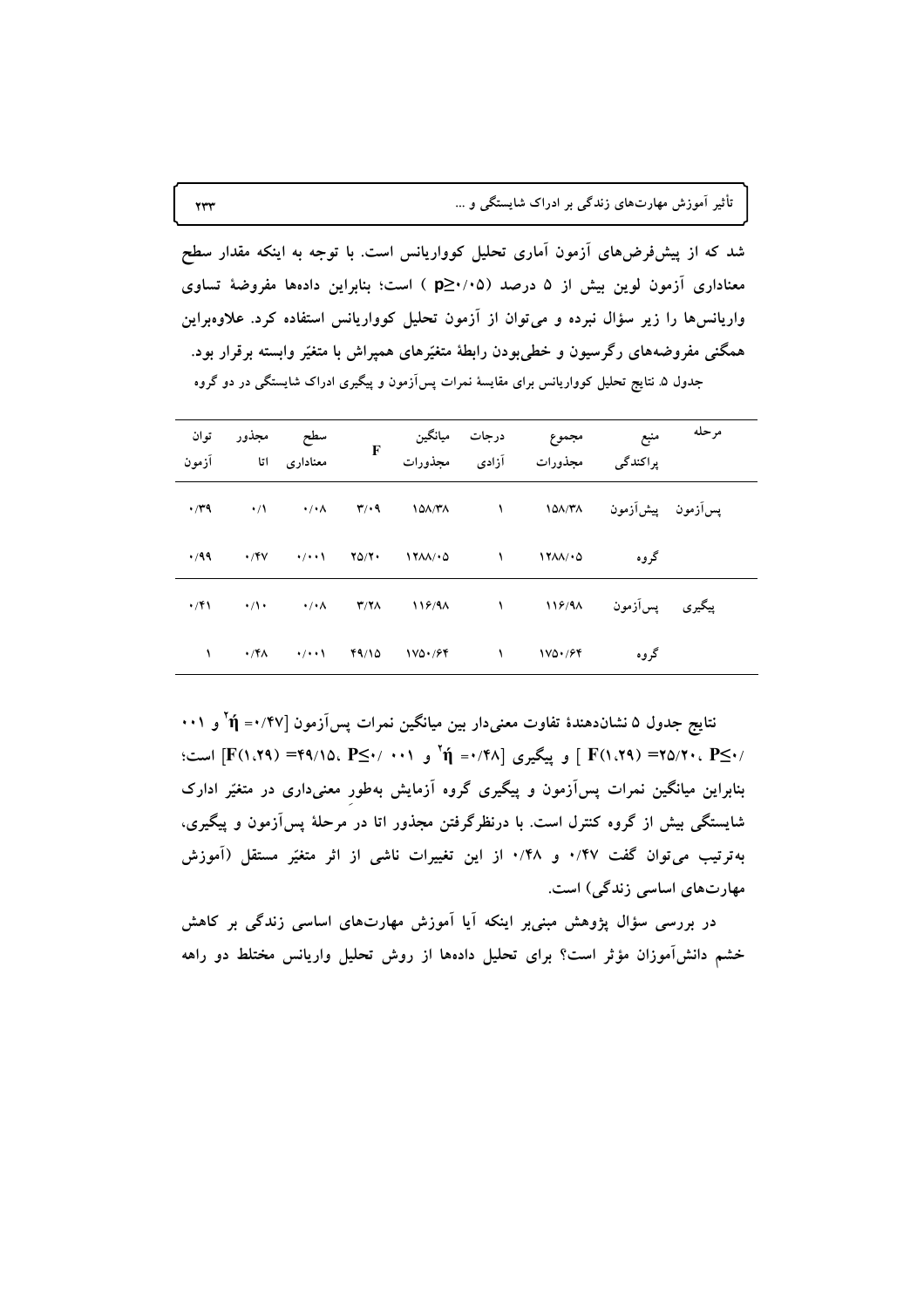استفاده شد. با توجه به یافتهها، معناداری آزمون امباکس نشان داد که مفروضهٔ همسانی ماتریسهای واریانس- کواریانس رعایت شده است (امباکس=۱/۳۸۵و ۴=۱/۳۰ و ۰۵ /<P≥. علاوهبراین، معناداری آزمون نیز حاکمیاز آن بود که مفروضهٔ همسانی ماتریسهای واریانس-کواریانس رعایت شده است (آزمون ماخلی=۷۵/۰و ۰۵ /۲۰≤P). در ادامه با اجرای تحلیل واریانس مختلط دو راهه مشخص شد که نتایج آزمون لاندای ویلکز برای نمرات کنترل خشم معنیدار بود؛ به این معنی که بین دو گروه آزمایش و کنترل ازنظر میانگین ترکیب خطی متغیّر وابستهٔ کنترل خشم تفاوت معنی دار وجود داشت (جدول ۶).

جدول۶ . نتایج تحلیل واریانس مختلط دوراهه از روی نمرات کنترل خشم در گروههای آزمایش و کنترل

| سطح معنادارى       | df | F            | نام أزمون               |
|--------------------|----|--------------|-------------------------|
| $\cdot/\cdot\cdot$ |    | 78/70        | آزمون اثرپیلای <i>ی</i> |
| $\cdot/\cdot\cdot$ |    | 78/70        | أزمون لامبداى ويلكز     |
| $\cdot/\cdot\cdot$ |    | <b>YA/VQ</b> | آزمون اثرهتلينگ         |
| $\cdot$ / $\cdot$  |    | 78/70        | آزمون بزرگترین ریشهروی  |

 $P \leq \cdot / \cdot \cdot$ نتایج آزمون تحلیل واریانس مختلط دو راهه در مرحلهٔ پسآزمون M =  $\gamma$  =  $\gamma$  و ۰۰۱ ، F(۱،۲۹) = ۳۳/۴۸ و پیگیری [۲۵/ ۰۴ = ۲۴ و ۲۰۰۱ /۲۴۷+ (۲۹، ۲۳/۹۴) معنی دار است. بدین ترتیب فرضیهٔ صفر آماری رد و مشخص شد که کنترل خشم پس از تعدیل تفاوتهای دو متغیّر همپراش از آموزش مهارتهای اساسی زندگی در پسآزمون و پیگیری تأثیر پذیرفته است و نشاندهندهٔ معناداری تحلیل واریانس مختلط دو راهه است (جدول ۷).

٢٣۴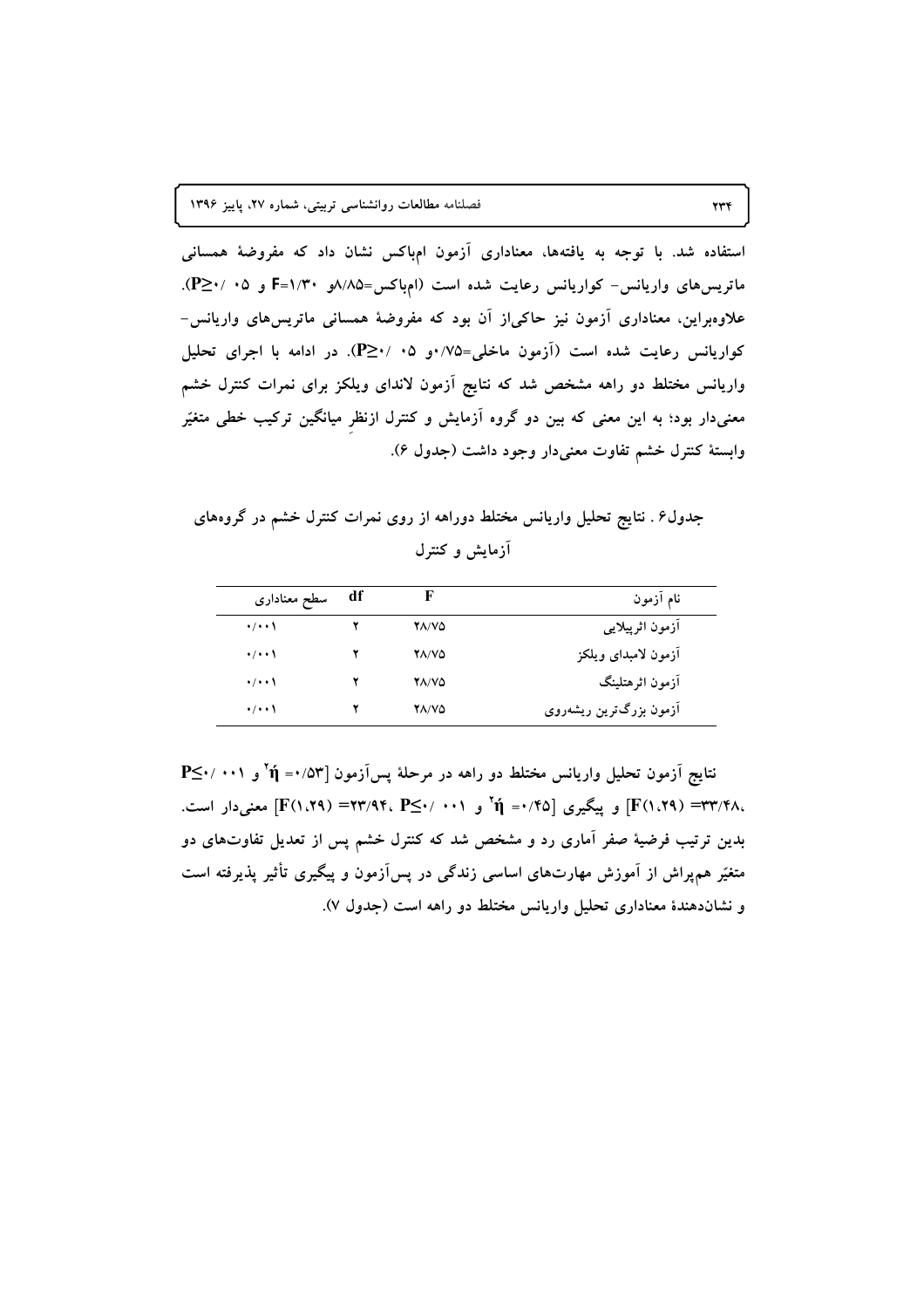|             | كنتر ل      |                   |                                   |                      |       |                |               |  |  |  |
|-------------|-------------|-------------------|-----------------------------------|----------------------|-------|----------------|---------------|--|--|--|
| توان        | اندازة      | سطح               | مقدار                             | ميانگين مجذورات      | درجة  | مجموع          | منبع پراکندگی |  |  |  |
| از مو ن     | اثر         | معنادارى          | F                                 |                      | آزادى | مجذورات        |               |  |  |  |
|             | .704        | $\cdot$ / $\cdot$ | $\mathbf{r}\mathbf{r}/\mathbf{r}$ | 4449/61              |       | 4449/61        | درونگروهي     |  |  |  |
|             |             |                   |                                   | $179/\lambda\lambda$ | 29    | <b>TV99/VQ</b> | خطا           |  |  |  |
| $\cdot$ /99 | $\cdot$ /۴۵ | $\cdot$ / $\cdot$ | YY/9F                             | 111.9/Tf             |       | 111.9/Tf       | بينگروهي      |  |  |  |
|             |             |                   |                                   | 484/91               | ۲۹    | 13407/04       | خطا           |  |  |  |

جدول ۷. تحلیل واریانس مختلط دو راهه برای مقایسهٔ تغییر خشم در دو گروه تجربی و

برای اطمینان از اثربخشی متغیّر مستقل از تحلیل کوواریانس نیز استفاده شد. برای بررسی فرض همسانی واریانسرها در پیشآزمون– پسآزمون و پیگیری از آزمون آماری لوین استفاده شد که از پیشفرضهای آزمون آماری تحلیل کوواریانس است. با توجه به عدممعناداری آزمون لوین می توان گفت دادهها مفروضهٔ تساوی واریانسها را زیر سؤال نبرده و می توان از آزمون تحلیل کوواریانس استفاده کرد.

| مر حله |      | منبع                                   درجات      ميانگين<br>پراکندگی           مجذورات                           آزادی           مجذورات                                                                                                                                                                 |  | F | سطح مجذور توان<br>معناداری اتا آزمون |  |
|--------|------|-----------------------------------------------------------------------------------------------------------------------------------------------------------------------------------------------------------------------------------------------------------------------------------------------------------|--|---|--------------------------------------|--|
|        |      | پس]زمون پیش]زمون ۱۵۶۸/A۷ ۱۰ ۱۵۶۸/A۷ ۱۵۶۸/A۷ ۰/۹۷ ۰/۹۷ ۰/۹۷                                                                                                                                                                                                                                                |  |   |                                      |  |
|        | گروه | $1 \t3/1$ $(1/\sqrt{11})$ $(1/\sqrt{11})$ $(1/\sqrt{11})$ $(1/\sqrt{11})$ $(1/\sqrt{11})$ $(1/\sqrt{11})$ $(1/\sqrt{11})$                                                                                                                                                                                 |  |   |                                      |  |
|        |      | پیگیری پس آزمون ۱۹۴/۱۰ - ۱۰/۹۴/۱۰ - ۷/۹۲ - ۰/۷۷ - ۰/۲۲ - ۰/۰۰۹ - ۰/۷۷                                                                                                                                                                                                                                     |  |   |                                      |  |
|        | گروه | 1 $\sqrt{2}$ $\sqrt{11}$ $\sqrt{2}$ $\sqrt{11}$ $\sqrt{2}$ $\sqrt{11}$ $\sqrt{11}$ $\sqrt{11}$ $\sqrt{11}$ $\sqrt{11}$ $\sqrt{11}$ $\sqrt{11}$ $\sqrt{11}$ $\sqrt{11}$ $\sqrt{11}$ $\sqrt{11}$ $\sqrt{11}$ $\sqrt{11}$ $\sqrt{11}$ $\sqrt{11}$ $\sqrt{11}$ $\sqrt{11}$ $\sqrt{11}$ $\sqrt{11}$ $\sqrt{11$ |  |   |                                      |  |

جدول ۸ نتایج تحلیل کوواریانس برای مقایسهٔ نمرات پسآزمون و پیگیری خشم در دو گروه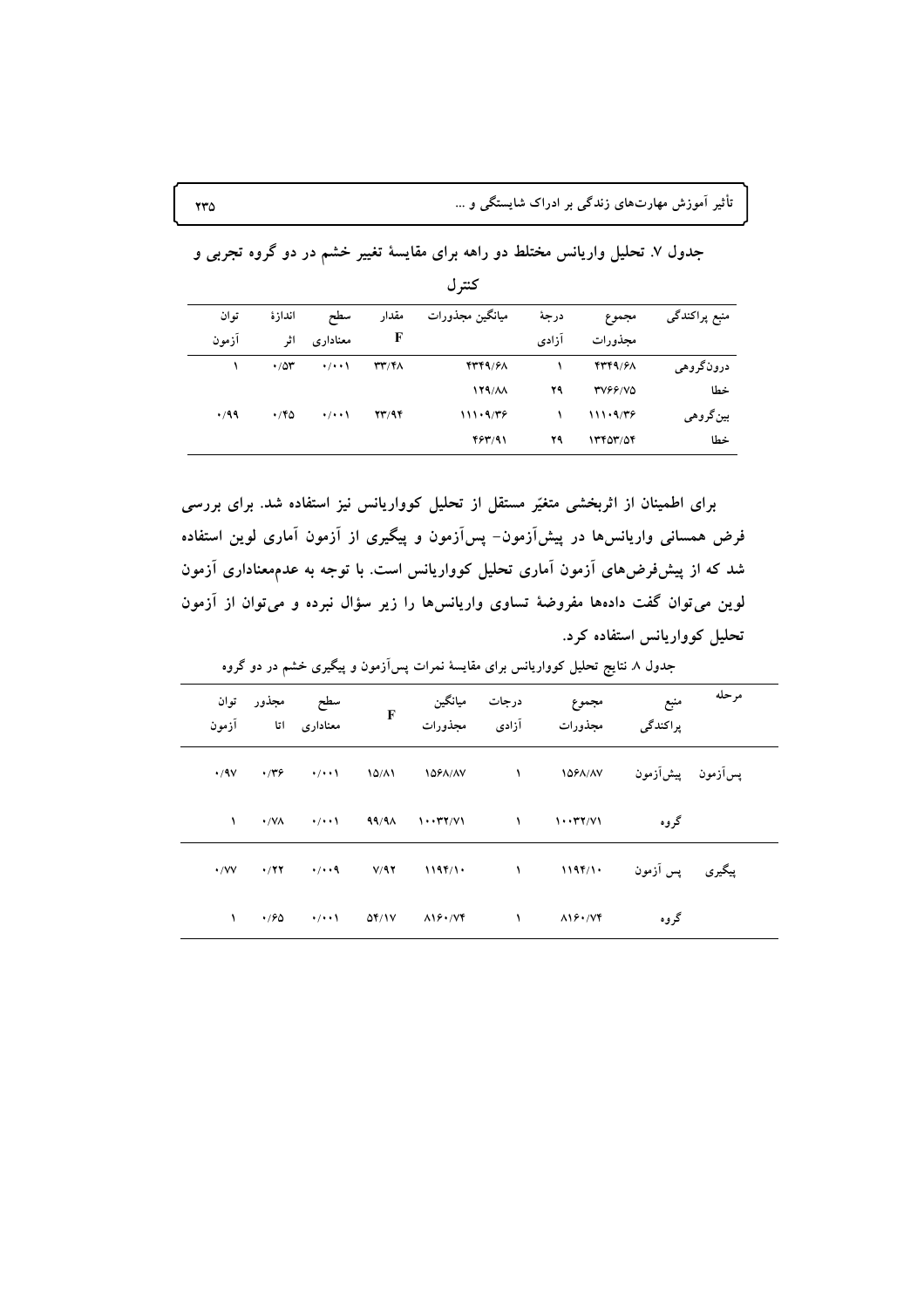نتایج جدول ۸ نشاندهندهٔ تفاوت معنیدار بین میانگین نمرات پسآزمون [۰۰/ **۱ ۴** آ /•≥F(۱،۲۹) =(۹۹/ ۹۸، P)] و پیگیری [۵۶/۱= γٌ و ۰۰۱ /•≥F(۱،۲۹) =۵۴/۱۷، P)] است؛ بنابراین میانگین نمرات پسآزمون و پیگیری گروه آزمایش بهطور معنیداری در متغیّر خشم بیش از گروه کنترل است. با درنظرگرفتن مجذور اتا در مرحلهٔ پسآزمون و پیگیری بهترتیب می توان گفت، ۷۸ درصد و ۶۵ درصد از این تغییرات ناشی از اثر متغیّر مستقل (آموزش مهارتهای اساسی زندگی) است.

### بحث و نتیجهگیری

مطالعهٔ حاضر با بررسی تأثیر آموزش مهارتهای زندگی بر ادراک شایستگی و کنترل خشم دانش آموزان ۱۰ و ۱۱ سالهٔ کانون پرورش فکری کودکان و نوجوان شهرستان زاهدان انجام گرفت. یافتهٔ اول پژوهش نشان داد که آموزش مهارتهای اساسی زندگی در مرحلهٔ پس[زمون و پیگیری بر افزایش ادراک شایستگی دانش آموزان مؤثر بوده است. نتایج این پژوهش همسو با نتایج پژوهشهای دیگر مثلاً سهرابی و همکاران (۱۳۹۰)، ویچروسکی و همکاران (۲۰۰۰)، لو و همکاران (۲۰۰۸)، سوخدولسکی و همکاران (۲۰۰۹)، کاظمی و همکاران (۲۰۱۱)، دون و همکاران (۲۰۱۱)، آهنگزاده رضایی و ایزدی (۲۰۱۲)، فرجزاده و همکاران (۲۰۱۲) و سلیمانی ناستی و همکاران (۲۰۱۳) است.

سهرابی و همکاران (۱۳۹۰)، سوخدولسکی و همکاران (۲۰۰۹)، دون و همکاران (۲۰۱۱)، آهنگزاده رضایی و ایزدی (۲۰۱۲) و فرجزاده و همکاران (۲۰۱۲) در پژوهشهای جداگانهای دریافتند که آموزش مهارتهای اساسی زندگی همانند کنترل خشم بر سازگاری اجتماعی، ادارک شاپستگی، کفایت اجتماعی و پیشرفت تحصیلی تأثیرگذار است. علاوهبراین، یافتههای سلیمانی نایینی و همکاران (۲۰۱۳) نشان داد که آموزش مهارتهای اساسی زندگی بر ادراک شابستگے مؤثر است.

۲۳۶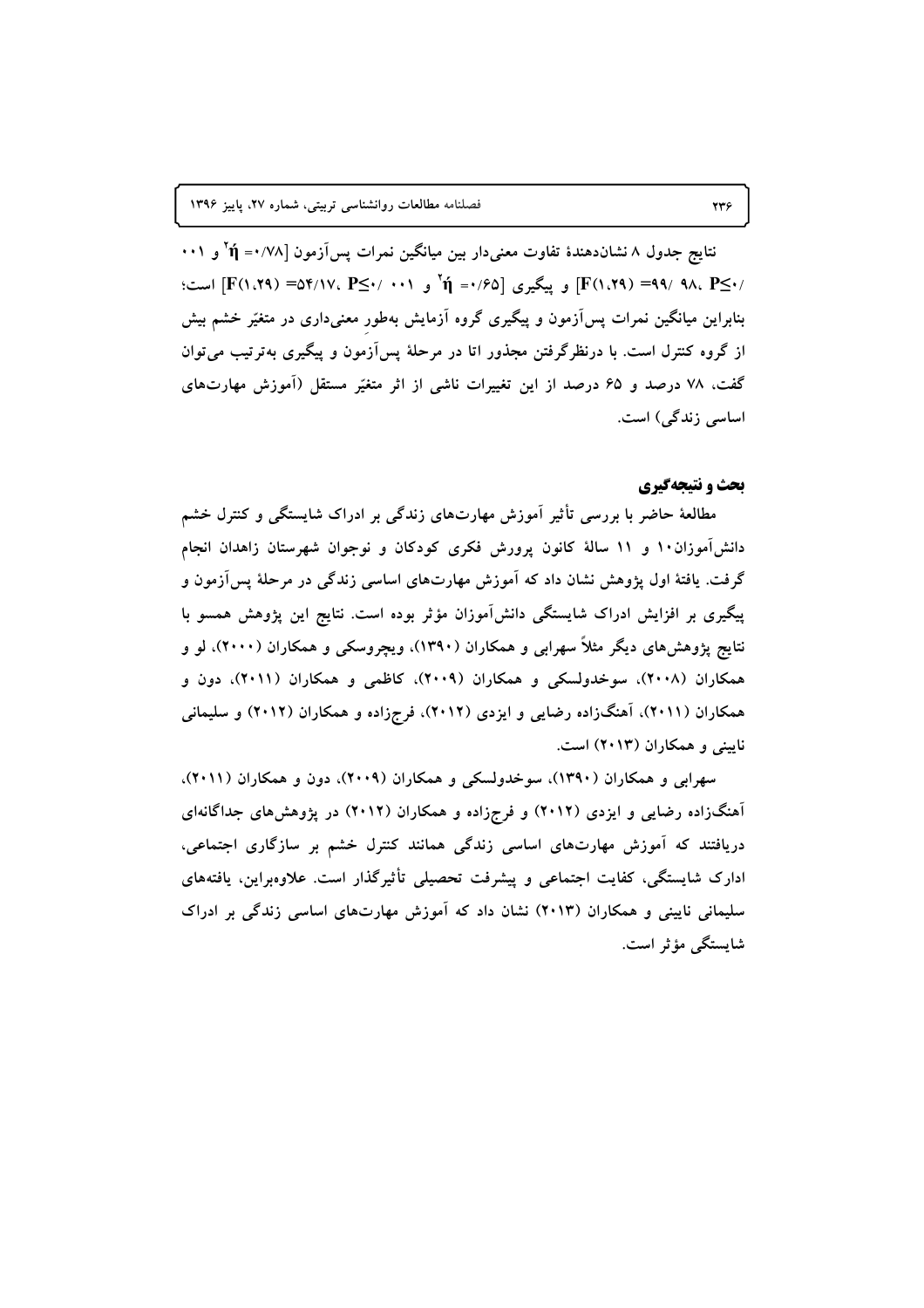تأثیر آموزش مهارتهای زندگی بر ادراک شایستگی و …

در تبیین یافتههای پژوهشی میتوان گفت که نتایج بهدست آمده از این پژوهش همسو با پژوهشرهای پیشین، نشان میدهد که آموزش مهارتهای اساسی زندگی همانند خودآگاهی،کنترل و مدیریت خشم، حل مسئله، تصمیمگیری و… روشهای بهتری برای بالابردن سطح ادراک شایستگی است. همچنین آموزش مهارتهای اساسی زندگی افراد را قادر میسازد تا دانش، نگرش و ارزشهای وجودی خود را به تواناییهای واقعی و عینی تبدیل کنند و بتوانند از نیروهای وجودی درجهت شادابی و شادکامی و ایجاد زندگی مثبت برای خود و دیگران بهره گیرند و این به معنای احساس بودن و گامبرداشتن بهسمت بهترشدن و درجهت کاهش آسیبهای فردی و اجتماعی است.

یافتهٔ دوم این مطالعه نشان داد که آموزش مهارتهای اساسی زندگی در مرحلهٔ پسآزمون و پیگیری بر کاهش خشم دانشآموزان مؤثر بوده است. نتایج این پژوهش با نتایج پژوهشهای دیگر مثلاً رحمتی و همکاران (۲۰۱۳)، انتظاری فومنی و صالحی (۲۰۱۳)، کرمی (۲۰۱۴). شکوهی یکتا و همکاران (۲۰۱۴)، کاظمیان و وارسته (۲۰۱۵)، بهرامی و همکاران (۲۰۱۶) و افشاری و افشاری (۲۰۱۶) هماهنگ است.

رحمتی و همکاران (۲۰۱۳)، انتظاری فومنی و صالحی (۲۰۱۳)، کرمی (۲۰۱۴)، شکوهی یکتا و همکاران (۲۰۱۴) و بهرامی و همکاران (۲۰۱۶) در پژوهشهای خود دریافتند که آموزش مدیریت خشم باعث کاهش رفتارهای پرخاشگرانه و ارتقای سطح سلامت روان در افراد میشود. کاظمیان و وارسته (۲۰۱۵) در پژوهش خود دریافتند که آموزش مهارتهای خشم بر بهزیستی روانشناختی، پذیرش خود، ارتباط مثبت با دیگران و کاهش خشم در دانشجویان مؤثر است. علاوهبراین نتایج پژوهش افشاری و افشاری (۲۰۱۶) نشان داد که آموزش مهارتهای کنترل خشم بر افزایش سطوح قضاوت خشم، کاهش سطوح خشم در موقعیتهای مختلف و افزایش مهارت کنترل خشم در بسیاری از زمینهها مؤثر بوده است؛ بنابراین، می توان استنباط کرد که آموزش مهارتهای زندگی کمک بسزایی به ارتقاء ابعاد مختلف ادراک شایستگی، کاهش خشم و تسهیل سازگاری و پیشگیری از اثرات سوء فشار روانی میکند. در این آموزشها

 $\tau\tau\gamma$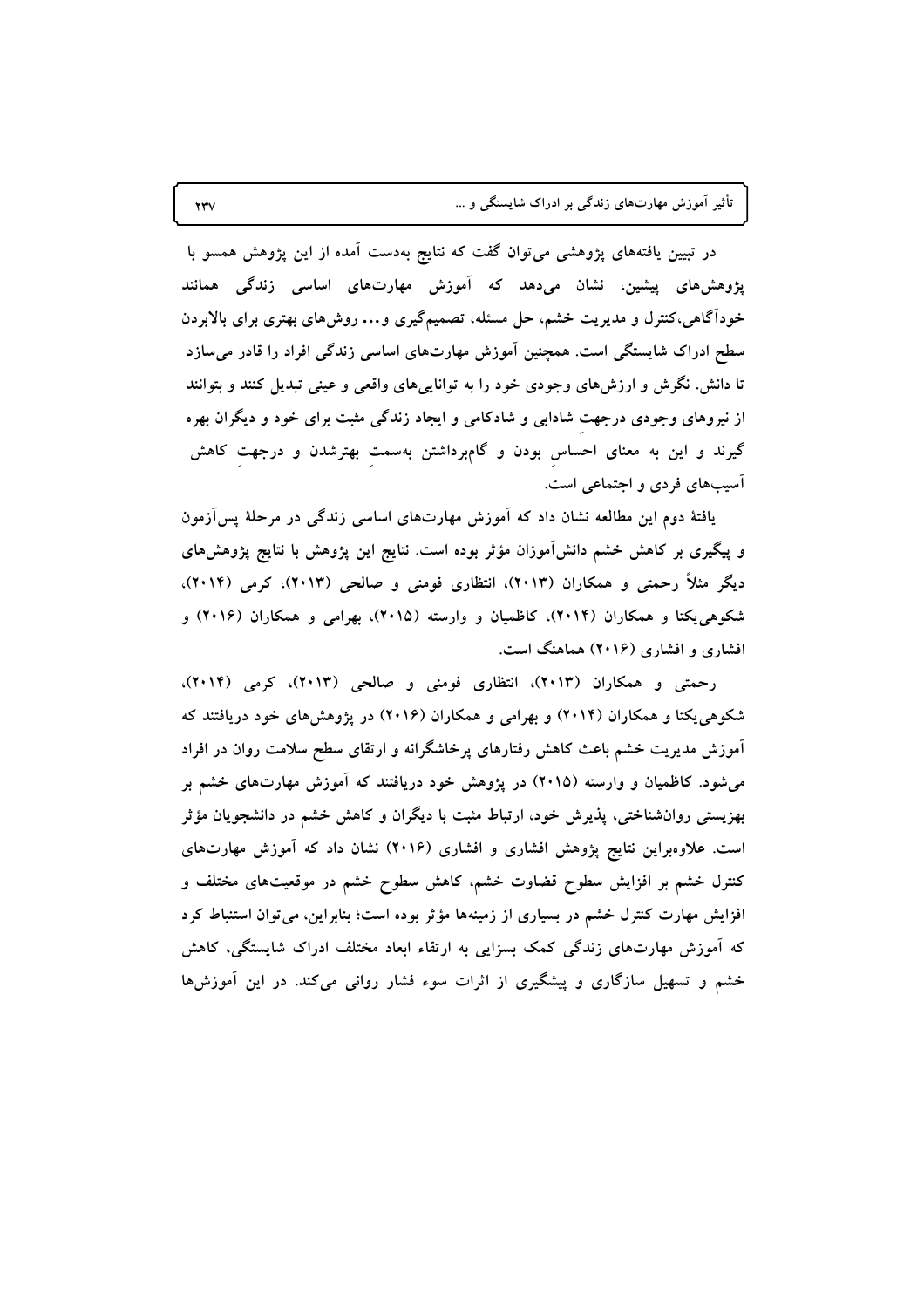مجموعهای از مهارتهای لازم برای کامیابی در زندگی، به فرد یاد داده میشود و به او کمک میشود تا تواناییها، اطلاعات، گرایشها و مهارتهای لازم برای زندگی سالم و موفق را در خود پرورش دهد. افزایش مهارتها و توانمندیها، منجربه احساس خودکارآمدی، امید و هیجانات مثبت میشود که خود در کاهش هیجانات منفی و ازجمله خشم مؤثر است. ازسوییدیگر، آموزش مهارتهای زندگی باعث می شود افراد شناخت بیشتری دربارهٔ خود و محیط اطراف کسب کنند، نقاط قوّت و ضعف خود را بشناسند، از امکانات و محدودیتهای خود آگاهی پیدا کنند، واقعیتها را بهتر بیذیرند و با آنها سازش پابند. همچنین شیوهٔ آموزش گروهی خود می تواند تأثیر مثبتی در افراد داشته باشد. اینکه فرد احساس کند دیگران نیز مشکلاتی مشابه با او دارند. در قبول واقعیت و کنارآمدن بهتر با واقعیتها کمک میکند که این امر نخست باعث کاهش خشم و درنهایت افزایش سطح سلامت روان و تغییر ادراک خود می شود.

با توجه به یافتههای پژوهش مبنیبر تأیید اثربخش آموزش مهارتهای زندگی بر کنترل خشم دانشآموزان، برگزاری کارگاههای آموزشی و اجرای دورههای آموزشی در زمینههایی ازقبیل آموزش مهارت خودآگاهی، آموزش مهارت مقابله با استرس، آموزش مهارت حل مسئله می¤تواند برای دانشآموزان مؤثر و مفید باشد. همچنین پیشنهاد میشود، آموزش مهارتهای زندگی بهعنوان یک مادهٔ درسی فوقبرنامه ازسوی مراجع مربوط، در برنامهٔ درسی مدارس گنجانده شود. همچنین می توان به دستاندرکاران توصیه کرد که امکان استفاده از چنین آموزشهایی را برای معلمان و والدين فراهم أورند.

در پژوهش حاضر نمونهٔ مورد مطالعه محدود به دانشآموزان دورهٔ ابتدایی شهرستان زاهدان است و در تعمیم نتایج این پژوهش به سایر جمعیتهای آماری باید احتیاط شود.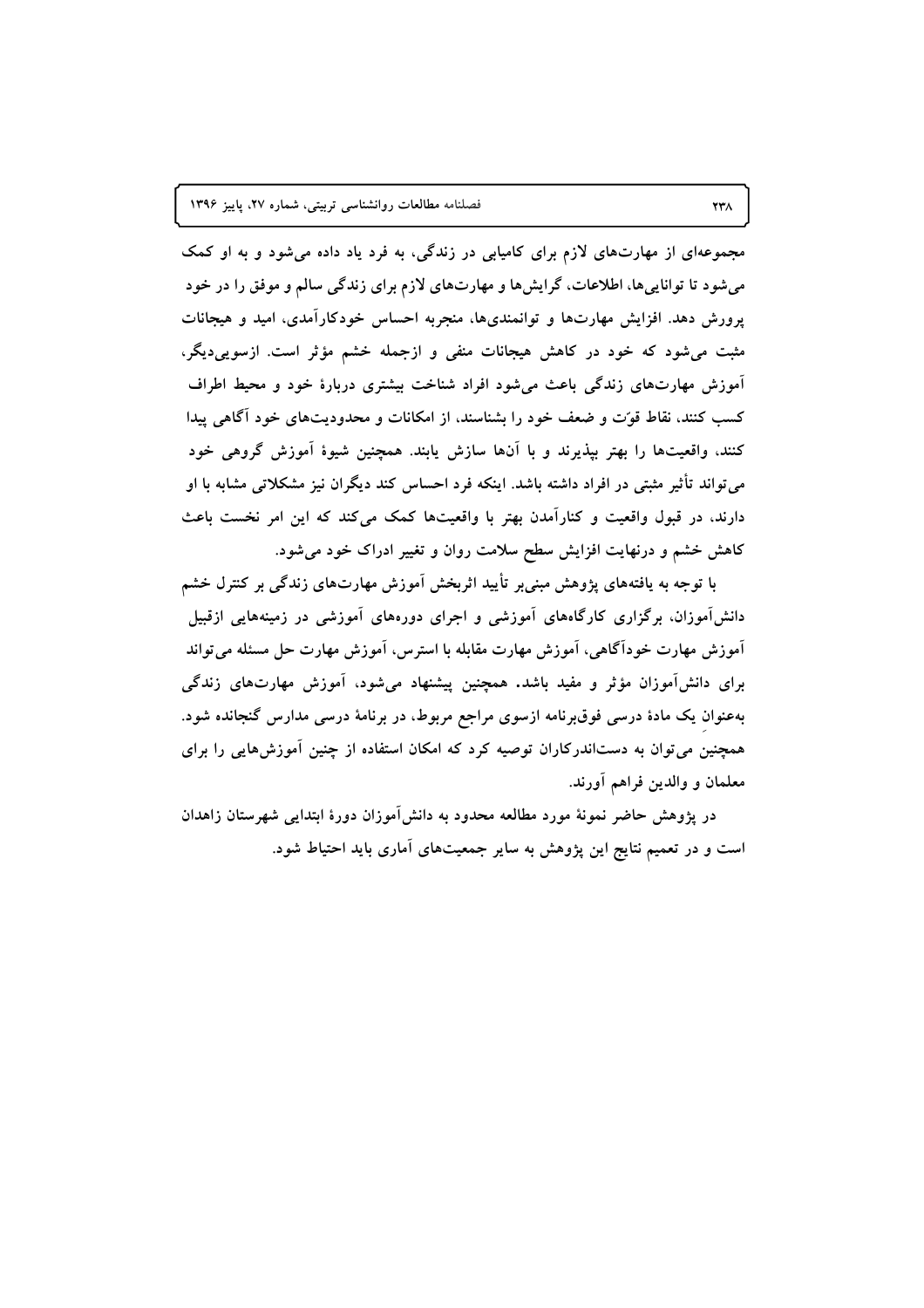## **منابع و مآخذ**

ا ابوئي مهريزي، محبوبه؛ طهماسيان، كارينه؛ خوش كنش، ابوالقاسم. (١٣٨٩). تأثير آموزش مديريت خشم بر مهارتهاي خودنظم دهي خشم و تعارضات والد- نوجوان در دختران دورهٔ راهنهايي شهر تهران. فصلنامهٔ خانواده یژوهبه (۲۳) ۶۰۴-۳۹۳. ۲.امیری برمکوهی، علی. (۱۳۸۸). آموزش مهارتهای زندگی برای کاهش افسردگی. فصلنامهٔ روان شناسان ایرانی. سال ۵، شمارهٔ ۲۰. ۳۰۶–۲۹۷. ۳.بهادرمطلق، اسلام؛ عطاری، یوسفعلی؛ بهادرمطلق، غلام. (۱۳۹۱). اثربخشی آموزش راهبردهای شناختی بر ابعاد ادراک شایستگی دانش آموزان. فصلنامهٔ روانشناسان ایرانی. (۹٬۳۳ .39-46 ۴.حافظی، فریبا؛ خاجونبی، ابراهیم. (۱۳۹۰). تأثیر آموزش مهارت کنترل خشم بر کاهش رفتارهای تکانشورانه و اضطراب در افراد مبتلا به اختلال DSTP یافتههای نو در روانشناسی (روان شناسی اجتماعی)، (۲۰) ع، ۸۹–۱۰۷. ۵.حقیقی، جمال؛ موسوی، محمد؛ مهرابیزاده هنرمند، مهناز؛ بشیلده، کیومرث. (۱۳۸۵). بررسی تأثیر آموزش مهارتهای زندگی بر سلامت روانی و عزتنفس دانش آموزان دختر سال اول مقطع متوسطه. مجلهٔ علوم تربیتی و روانشناسی دانشگاه شهید چمران. (۱۳) ۳. ۱⁄۸–۶۱. عرزيبايي، اعظم؛ غلامي، حسن؛ زارع، مسعود؛ مهديان، حسين؛ حارث أبادي، مهدي. (١٣٩٢). تأثيرآموزش مبتني بر كنترل خشم نوجوانان در مدارس راهنمايي دخترانهٔ مشهد. مجلهٔ ايراني آموزش در علوم پزشکی. (۱۰) ۱۳. ۲۹۵-۲۸۴. ۰٪ شکوهی یکتا، محسن؛ زمانی، نیره؛ محمودی، مریم؛ پورکریمی، جواد؛ سعید، اکبری زردخانه. (۱۳۹۳). تأثیر مداخلات شناختی رفتاری بر کنترل خشم دانش آموزان دبیرستانی. روانشناسی  $f(x-y, 1)$  بالينبي و شخصيت. (11) ١. ۸سازمان بهداشت جهانبي. (199۳). برنامهٔ آموزش مهارتهاي زندگي. ترجمهٔ ربابهٔ نوري قاسمآبادی و پروانه محمدخانی. (۱۳۷۷). چاپ اول. تهران: واحد بهداشت و پیشگیری از سوء مصرف مواد. سازمان بهداشت جهانبي.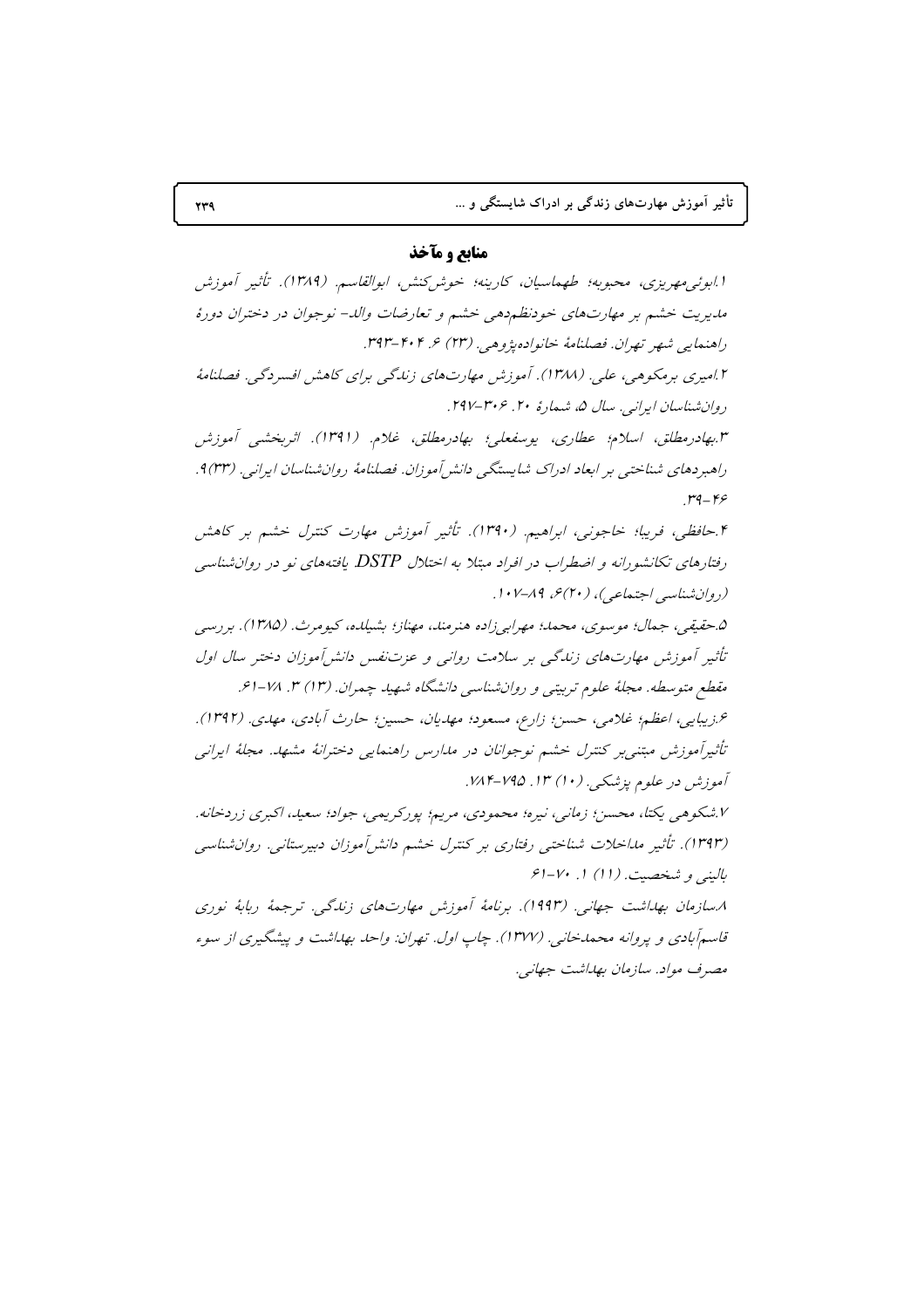۹.سهرايي، رقيه؛ محمدي، اکيږ؛ ارفعي، اصغر. (۱۳۹۰). اثرېخشپې آموزش مهارتهاي زناگچې برسبكهاي مقابلهاي نوجوانان دختر. فصلنامه مطالعات خانواده. (٢(١٣). ٥٩-٣٥. ۱۰ سيف، ديبا؛ بشاش، لعيا؛ لطيفيان، مرتضبي. (١٣٨٣). تأثير ابعاد ادراك خود بر روابط اجتماعی با همسالان در نوجوانان مراکز آموزشی استعدادهای درخشان و مدارس عادی. مجلهٔ روان شناسي ٢٩. (١) ٨٧-١۶. ا الصلحي، مهناز؛ صحرابيان، مريم؛ حقاني، حميد؛ بيگي زاده، شيوا. (١٣٨٩). نيازسنجي مهارتهای زندگی در دختران پایهٔ سوم دبیرستانهای دولتی شهرستان جهرم از دیدگاه دانش آموزان، واللدين و دبيران در سال ١٣٨٨-١٣٨٩. مجلةُ دانشگاه علوم پزشكى پارس (دانشگاه علوم پزشکی جهرم). (۳) ۶۷-۴۱ ۱۲.کرمی، مرتضی. (۱۳۹۳). بررسی تأثیر آموزش گروهی مهارتهای کنترل خشم براساس آموزههای اسلامی بر پرخاشگری دانش آموزان. پژوهش در مسائل تعلیموتربیت اسلامی. ۲۲.  $99 - 118$ ۱۳.کیته، کریس ال. (۱۳۹۲). مجموعه کامل مهارتهای زندگی. ترجمهٔ شهرام محمدخانی. انتشارات رسانهٔ تخصصی. ۱۴.فرنام، علیه. (۱۳۹۵). اثربخشبه آموزش رفتارهای سالیر (با تأکیدیر حل مسئله) بر سیکهای حل مسئله و راهبردهای مقابلهای در نوجوانان دانشرآموز. مجلهٔ مطالعات روانشناسی تربیتی.  $14-1.1$ ۱۵.محققی، حسین؛ اسکندری، حسین؛ دلاور، علی؛ برجعلی، احمد. (۱۳۹۰). تأثیر برنامهٔ آموزشی توانمندسازی زوجین براساس نظریهٔ عشق، بر تعارض زناشویی والدین و ادرک شايستگي دانش آموزان پايۀ چهارم و پنجم ابتدايي شهر همدان. فصلنامۀ خانواده و پژوهش. ٣ و  $rr-01.5$ ۱۶ نیک منش، زهرا؛ یاری، سمیه. (۱۳۹۰). رابطهٔ بین باور خودکارآمدی و ادراک خویشتن با

اضطراب امتحان در دانش آموزان دختر دبیرستانی. مجلهٔ مطالعات روان شناسی تربیتی. ۱۴.  $14V - 17V$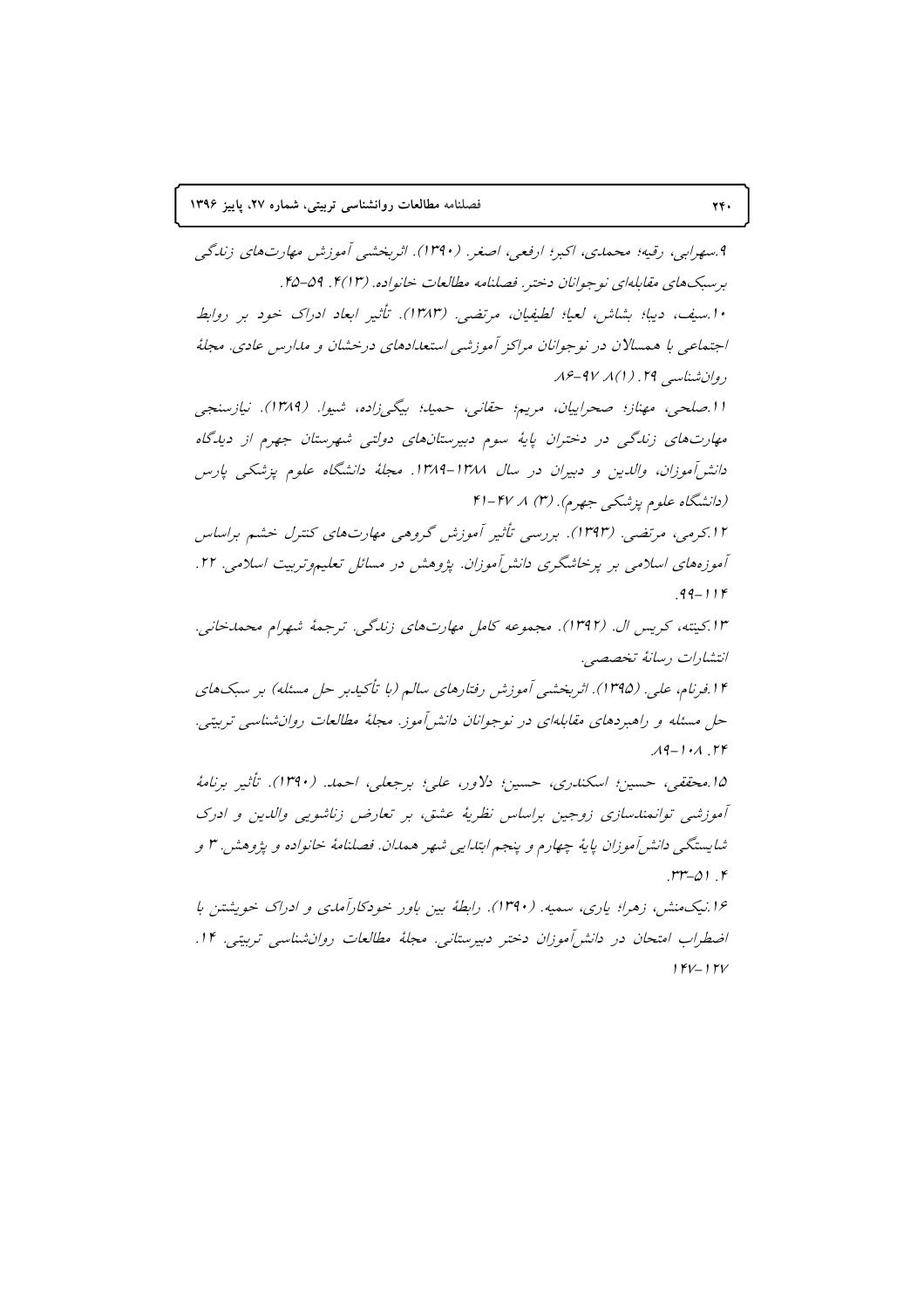١٧.يعقوبي ابوالقاسم؛ محققي، حسين؛ جعفري، مجيد؛ يارىمقدم، نفيسه. (١٣٩٢). تأثير آموزش راهبردهای یادگیری خودتنظیمی بر ادراک شایستگی و پیشرفت تحصیلی دانش آموزان پسر پایهٔ اول متوسطه در درس زبان انگلیسی. اندیشههای نوین تربیتی، (۹(۱). ۱۸۰–۱۵۵.

*18.Afshari, M; Afshari, M. (2016). Effect of Training Anger-control Skills on Social Adjustment and Anger Self-regulation Skills among High School Students of Khash, Iran in Academic Year of 2009-2010. Mediterranean Journal of Social Sciences, 7(2,3), 207-215* 

*19.Ahangar Zadeh Rezaei, S; Izadi, A. (2012). Effect of Anger Management Training on Mental Health Nursing & Midwifery students. Journal of Nursing and Midwifery Students. Journal of Nursing & Midwifery, 10,4,502-506[Persian]* 

*20.Bahrami, E; Amidi Mazaheri , M; Hasanzadeh, A. (2016). Effect of anger management education on mental health and aggression of prisoner women. Journal of Educ Health Promot. 2016; 5(5), 1-13* 

*21.Baker, S. R., Williams, K. (2001). Relation between social problemsolving appraisals, work stress and psychological distress in male firefighters. Stress and Health, 17, 4, 219–229.* 

*22.Bowed, A. D. (1992). Integration and mains terming in cultural context: Canadian and American approaches. International Journal of Disability, Development and Education, 39, 1, 19-31.* 

*23.Down, R; Willner, P; Watts, L; Griffiths, J. (2011). Anger management groups foradolescents: A mixed-methods study of efficacy and treatment preferences. Clinical Child Psychology and Psychiatry, 16, 33-52.* 

*24.Entesar Foumany, G. H; Salehi, J. (2013). The Effects of Anger Management Skills Training on Aggression, Social Adjustment, and Mental Health of College Students. J. Educ. Manage. Stud,3(4), 266- 270* 

*25.Faraj Zadeh, R; Poor Shahriari, M; Rezaeian, H; Ahangar Nazabi, A. (2012). Effect of anger management skills training on changing aggression & social competence orphaned boys dormitories welfare city of Tabriz. Journal of Modern Psychology, 4, 3, 51-66. [Persian]*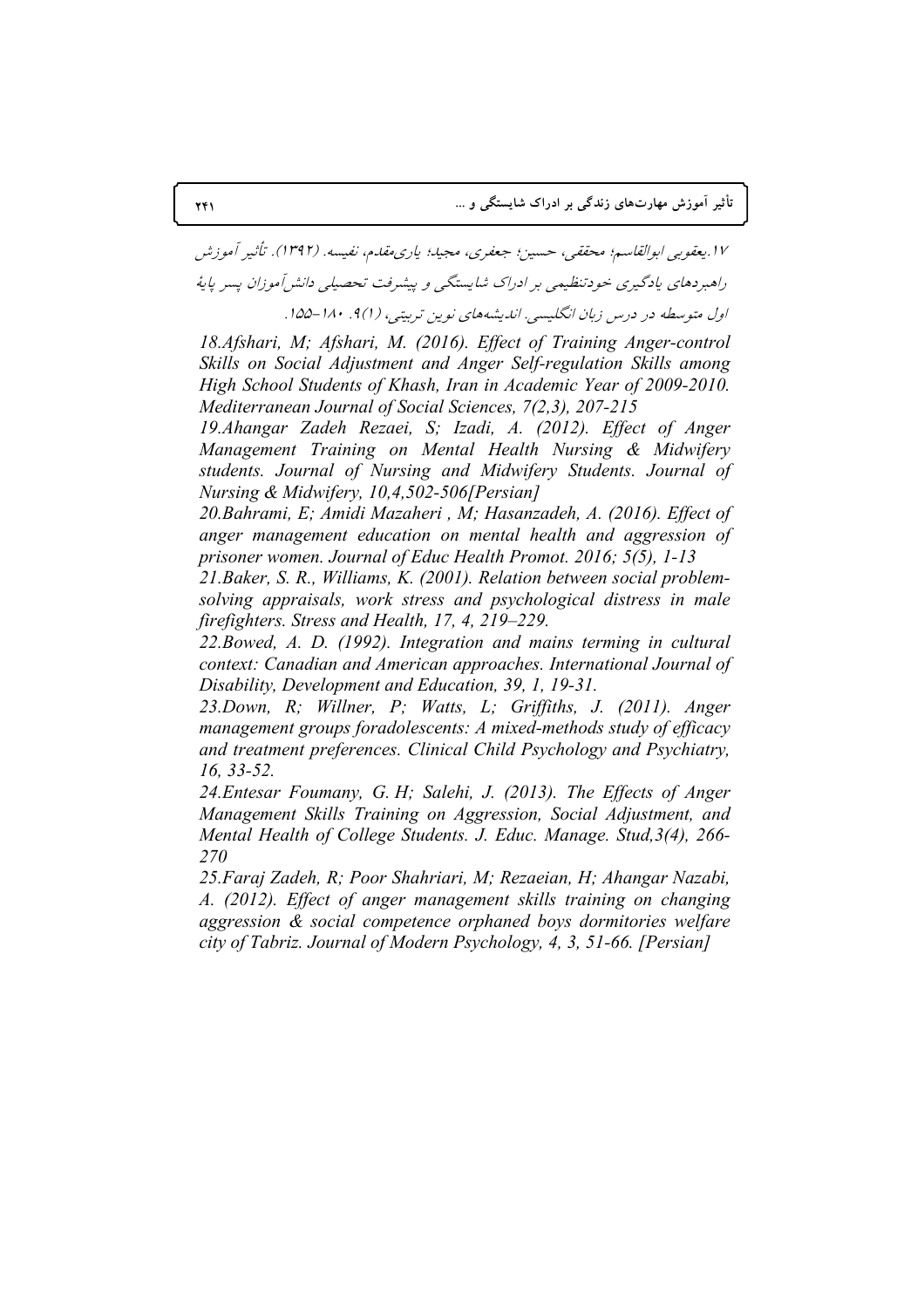۰ مطالعات روانشناسی تربیتی، شماره ۲۷، پاییز ۱۳۹۶ **145 میں استعمال اور استعمال اور استعمال اور استعمال اور استعمال اور استعمال اور استعمال اور استعمال اور استعما**ل<br>استعمال العالم العالم العالم العالم العالم العالم العالم العالم العالم العالم العالم العالم العالم العالم ا

*26.Harter, S. (1982). The Perceived Competence Scale for Children. Child Development, 1, 53, 87-97.* 

*27.Kazemi, R; Momeni, S; Kiamarsi, A. (2011). The Effectiveness of life skills training on the social competence of students with dyscalculia. Journal of Learning Disabilities, 1,1, 94-108* 

*28.Kazemiyan Chakhansar, M., Varesteh, A. (2016). Effectiveness of the anger management skills training on happiness and dimensions of psychology well-Bing of female students. Indian Journal of Fundamental and Applied Life Sciences, 5 (S4), 130-136* 

*29.kimiaei A, raftar M, soltanifar A. (2012). efficacy based on emotienal intelligence to conrol aggression in aggressive teenagers. Studies in Education and Psychology , 1(1),153-66[text in persian].* 

*30.Lachman, J. E. (2002). Treatment and generalization effect of cognitive behavioral and goal setting interventions with aggressive boys. Journal of Counseling and Clinical Psychology, 55, 223- 244.* 

*31.Lou, Ch. H; Wang, X. J; Tu. X; Gao, E. (2008). Impact of Life Skills Training to Improve Cognition on Risk of Sexual Behavior and Contraceptive Use among Vocational School Students in Shanghai, China. Journal of Reproduction & Contraception, 239-251.* 

*32.O'Neill, H. (2006). Managing anger (2nd Ed.). John Wiley & Sons, Ltd.* 

*33.Rahmati, F; Akbari, B; Faghirpoor, M. (2013). The effect of anger management training on reducing aggression of people who suffering substance abuse narcotic (glass). International Research Journal of Applied and Basic Sciences, 5(9), 1205-1214* 

*34.Roll, J; Koglin, U; Petermann, F. (2012). Emotion regulation and childhood aggression: Longitudinal associations. Child Psych Human Dev, 43(6), 909-923.* 

*35.Soleimanieh Naeini, T; Keshavarzi Arshadi, F; Hatamizadeh, N; Bakhshi, E. (2013). The Effect of Social Skills Training on Perceived Competence of Female Adolescents with Deafness. Iran Red Crescent Med J. 2013 December; 15(12),1-6* 

*36.Shahim, S. (2004). Self-perception of competence by Iranian children. Psychological Report, 8 (94), 872-876.*